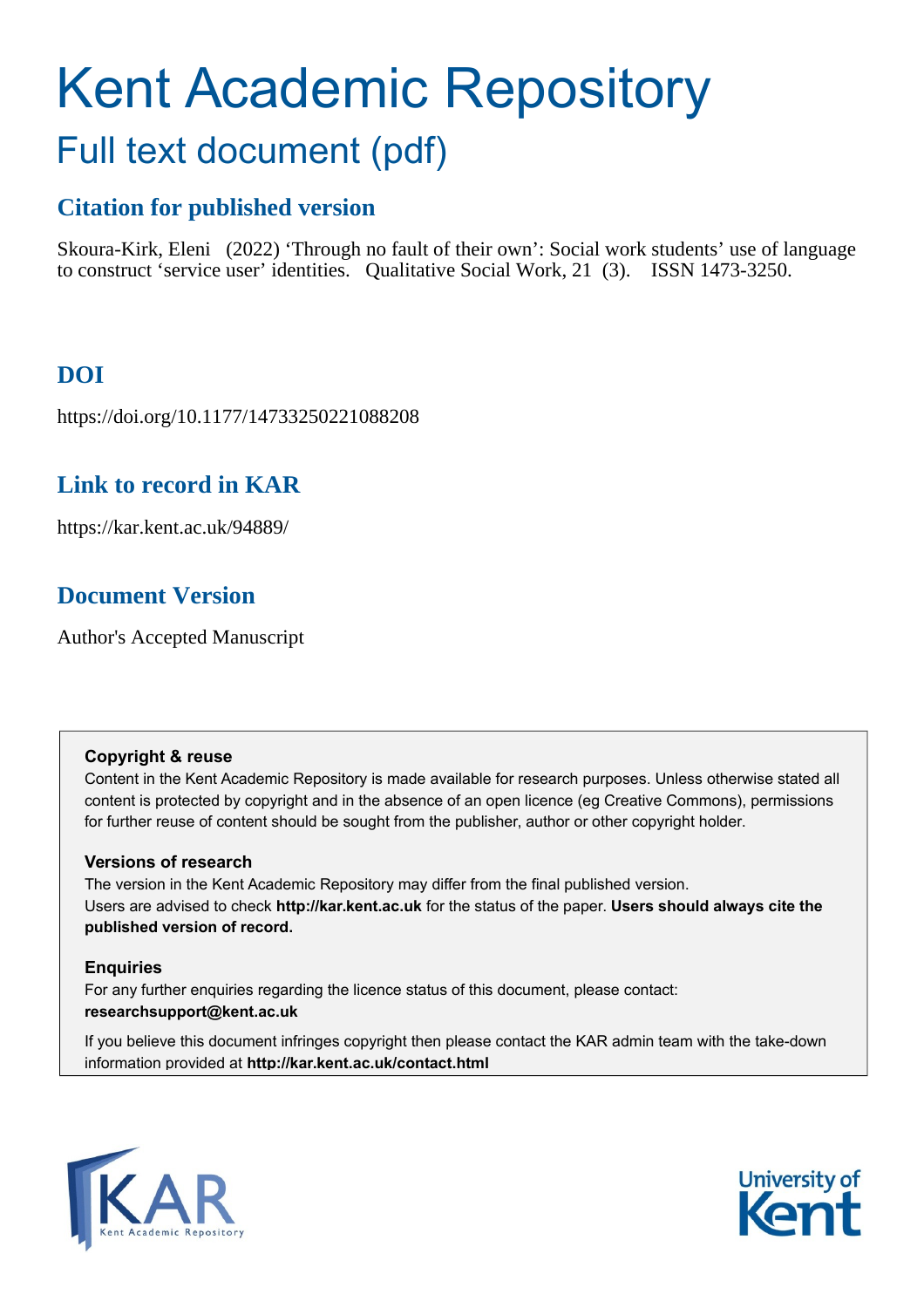## **'Through No Fault Of Their Own': Social Work Students' Use of Language to Construct 'Service User' Identities**

#### **Dr Eleni Skoura-Kirk**

#### **Senior Lecturer in Social Work, SSPSSR, University of Kent**

#### **Abstract:**

The way social workers discursively construct 'service user' identities in everyday interactions (interviews, conversations, text) can affect quality of relationships and practice outcomes. Even though research has focused on the construction of 'service user' identities by professionals and service users, little has been done to explore such discursive formulations by pre-qualifying social work students. This is especially relevant, given the strengthening of the 'expert by experience' identity in social work education. This paper seeks to make visible mechanisms of student identity constructions as to 'who a service user is', and implications for practice through the examination of student written work pre- and post- a module focusing on lived experience. A critical discursive psychology approach was followed, recognising the interplay between localised professional encounters and wider contexts of power relations. The findings show a shift in the 'service user' identities employed by the students mainly based on individualistic discourses and deserving/undeserving themes (substance misuse the result of vulnerability, rather than selfishness, domestic abuse narratives denoting resilience rather than victimhood). The effect to practice showed shifts between the reflective, expert, person-centred and critical practitioner, mainly stressing the need for professional growth at an individual level, with less emphasis on addressing social inequality. The paper argues that predominantly individualistic discourses can perpetuate de-politicised or oppressive categorisations of 'service users' and calls for further critical engagement with the discursive micro-practices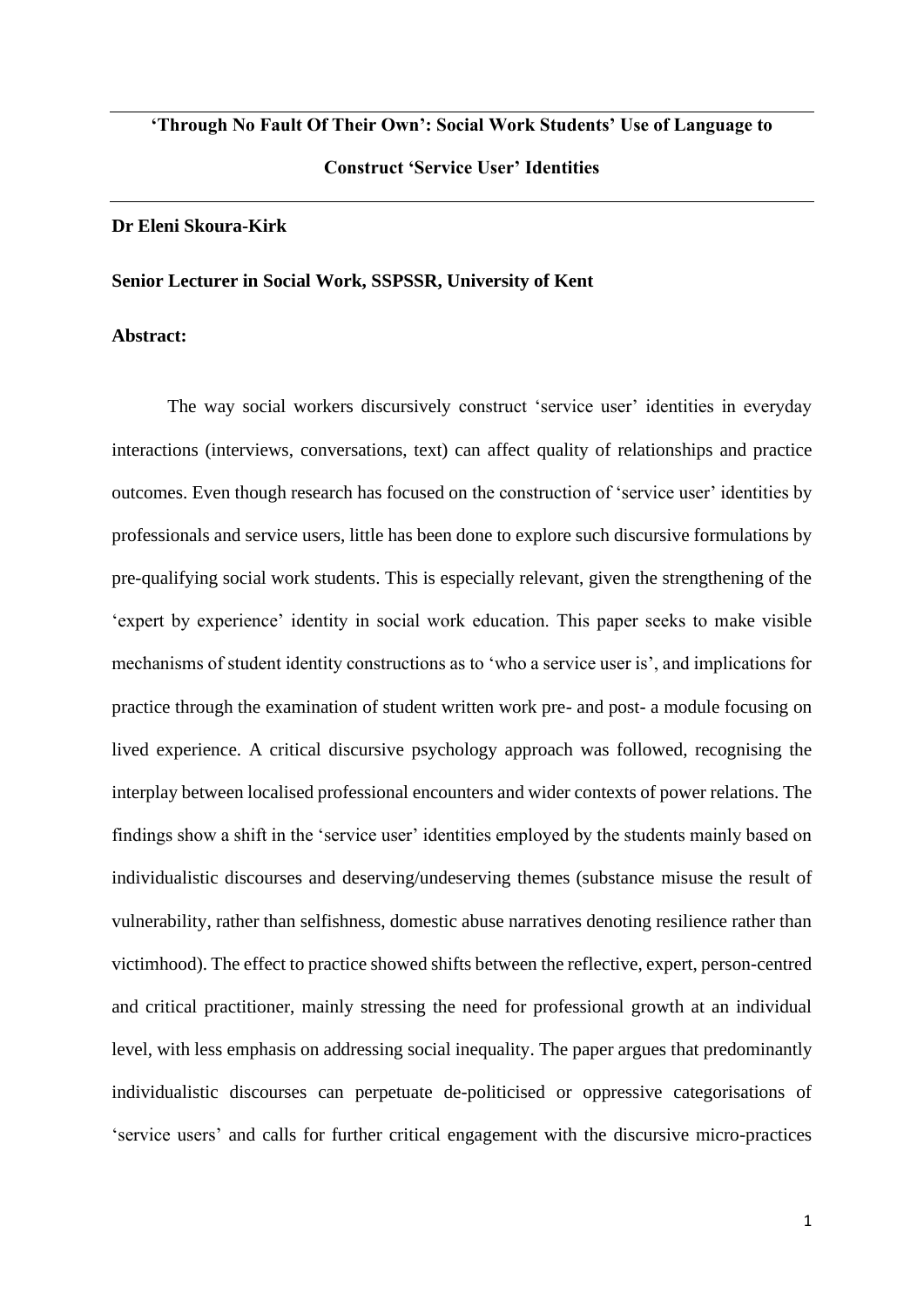enacted and developed in the social work classroom, if we are to unveil and challenge narrow, or stigmatising categorisations early on.

Keywords: service user involvement; interpretative repertoires; social work education; discourse analysis; identity

#### **Introduction**

The way social workers discursively construct 'service user' identities in everyday interactions (interviews, conversations, text) can affect the types of relationships and quality of service provision enacted in the professional realm. Such practitioner micro-transactions have been the focus of research, revealing practices potentially perpetuating stigmatising identities (Hall et al, 2003; Juhila and Abrams, 2011). Less attention has been placed on the way social work students construct 'service user' identities at the pre-qualifying stage. This forms the focus of this paper, as it examines how students formulate discursive 'service user' identities and whether classroom experience of expert by experience involvement impacts such identity constructions. A closer exploration of this area is important if we are to unveil and challenge narrow, constraining or stigmatising categorisations early on.

Identity in this article is understood through a social constructionist lens that recognises the centrality of discursive practices in producing variable identities for key actors (Benwell and Stokoe, 2006). Adopting such an approach, Juhila, et al., (2003) argue that 'clienthood' is not an abstract, fixed identity, but rather a product of everyday interactions in social work and stress the need for a constructionist research focus on micro social work practices (interviews, conversations, or text) where 'client' identities are "produced, maintained, modified and broken" (Juhila, et al., 2003:13).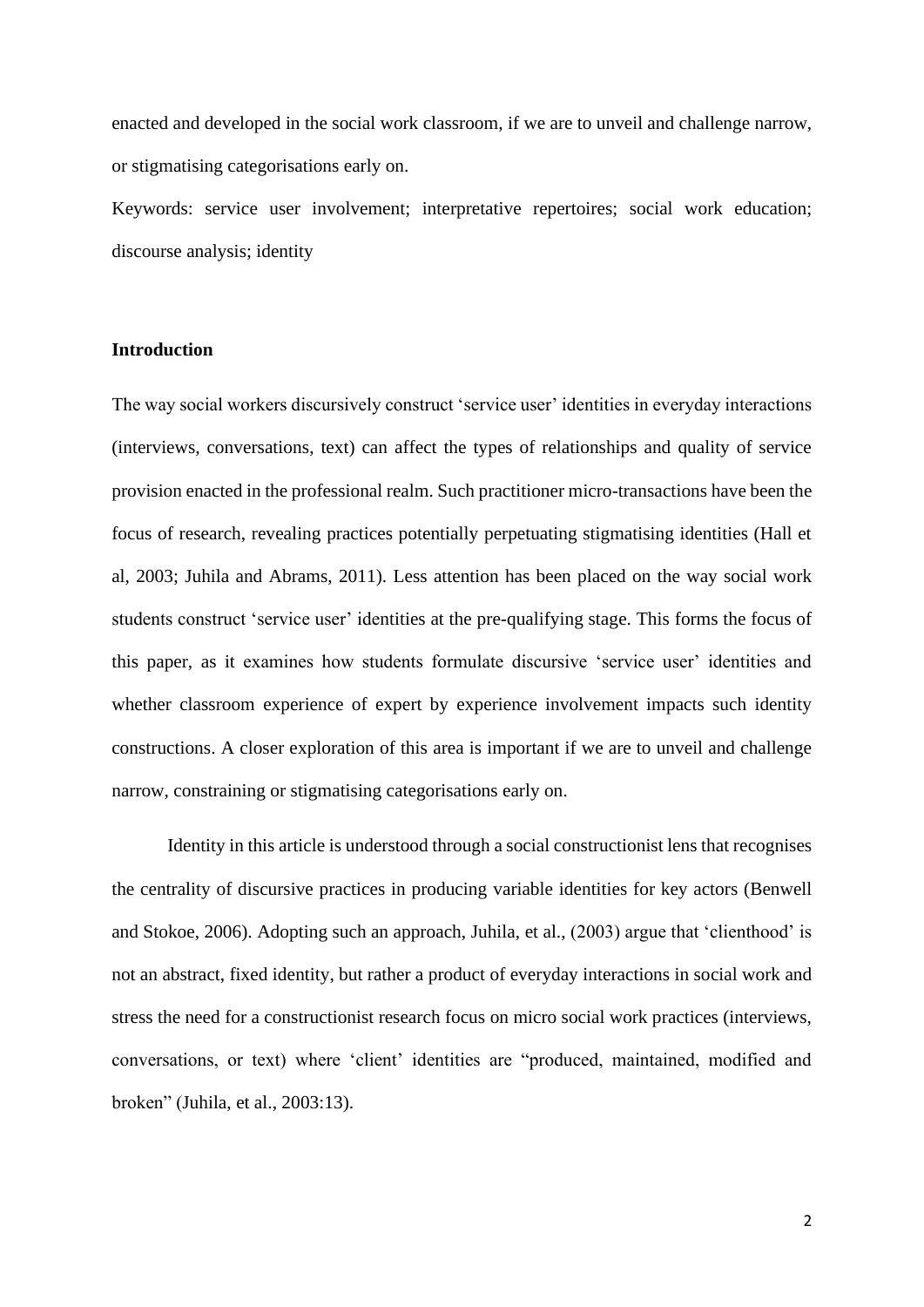The terms 'service user' and 'client' are used interchangeably in this article to reflect their use in research and policy in different national contexts. The author recognises their contested historical and socio-political nature (Beresford, 2005; McLaughlin, 2020; Shaping our Lives, 2021) and primarily places them in inverted commas to denote their socially constructed nature. The term 'experts by experience' is also used in reference to pedagogical roles in social work education.

#### **Constructing identities- theoretical considerations**

Discourse is an integral part in the social construction of professions. This takes the form of written texts, spoken language, and various forms of non-verbal communication, all combined to historically create and reproduce professional practices (Gunnarsson et al., 1997). Professional discourses not only construct professional identity but develop that in conjunction with identities of the 'other', i.e., patient or service user (Mackay and Zufferey, 2014; Schrewe, et al., 2017). This relationship is characterised by power asymmetry and negotiation; professional discourse can turn individuals into subjects (Foucault, [1983] 2013), giving prominence to workers' definitions and categorisations. Nevertheless, 'service users' can also actively negotiate, resist and construct identities in localised encounters with social workers (Juhila and Abrams, 2011; Rodger, 1991).

This research followed a critical discursive psychology approach (Edley, 2001; Potter and Wetherell, 1987; Wetherell, 1998, 2015; Wetherell and Edley, 2014), recognising that the production of identities and the discursive practices present in micro-interactions are not only based on individual positions but are underpinned by the historical and cultural context of linguistic choices, the 'taken for granted' ways to talk about an issue (Juhila and Abrams, 2011). As such, a key concept informing the theoretical and methodological approach to this study is that of interpretative repertoires (Potter and Wetherell, 1987): these are defined as culturally familiar and habitual lines of argument comprised of recognisable themes, terms,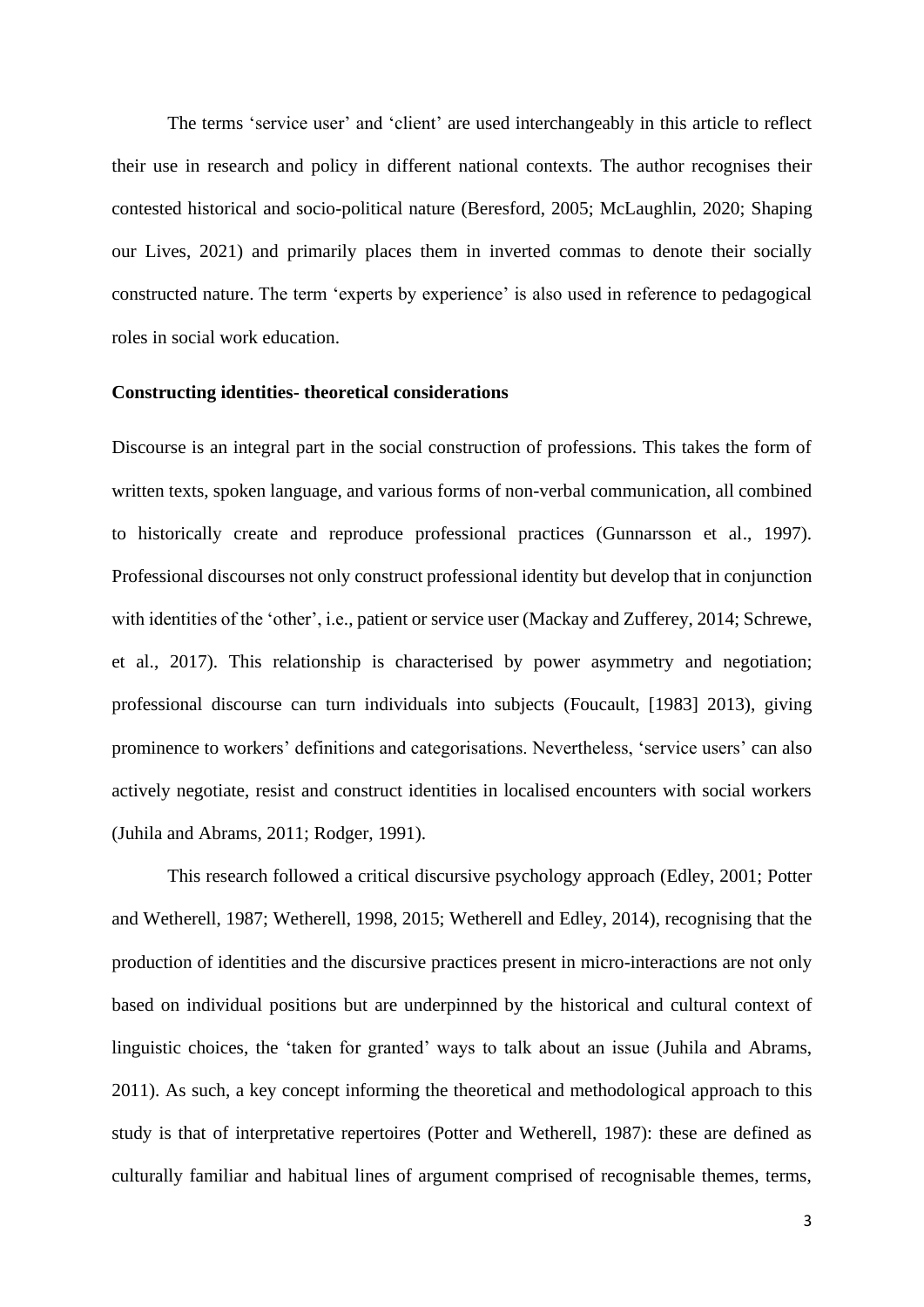figures of speech, metaphors (Wetherell, 1998). In simple terms, they represent a relatively consistent way of speaking about something. The use of interpretative repertoires is governed by culturally available resources; in the case of social work these include professional theories, social welfare policies, institutional settings and their agendas (Juhila, 2009; Juhila and Abrams, 2011).

#### **Social work discourses and 'service user' identities**

For social work students in the UK, existing and developing knowledge, theories and professional frameworks influence the interpretative repertoires they employ to construct 'who a service user is'. Core frameworks and standards in England (the Professional Capabilities Framework and the professional regulator Social Work England standards) promote variable identities for those in contact with social work, as in need of such services ("working alongside people to determine their needs and wishes (British Association of Social Workers, 2021) 2021), as unique individuals (' recognising diversity ') and as experts by experience (SWE, 2021(Social Work England, 2021); (Social Work England, 2021). Furthermore, when exploring 'what is social work', UK-based social work students will invariably be exposed to the categorisations of social work functions by Payne (2005, 2014) and Dominelli (2009): the therapeutic, the individualist-reformist/maintenance and the socialistcollectivist/emancipatory. Gregory and Holloway (2005) further identify moralistic and managerialist discourses in the historical evolution of social work. 'Service user' identities under these approaches oscillate between individual explanations of one's circumstances (i.e., due to personal flaws in the moralistic approach, to past traumas and unique life histories of the 'client' in the therapeutic) to structural factors (as in the emancipatory approach which understands service users as a product of wider social forces of inequality). In the more recent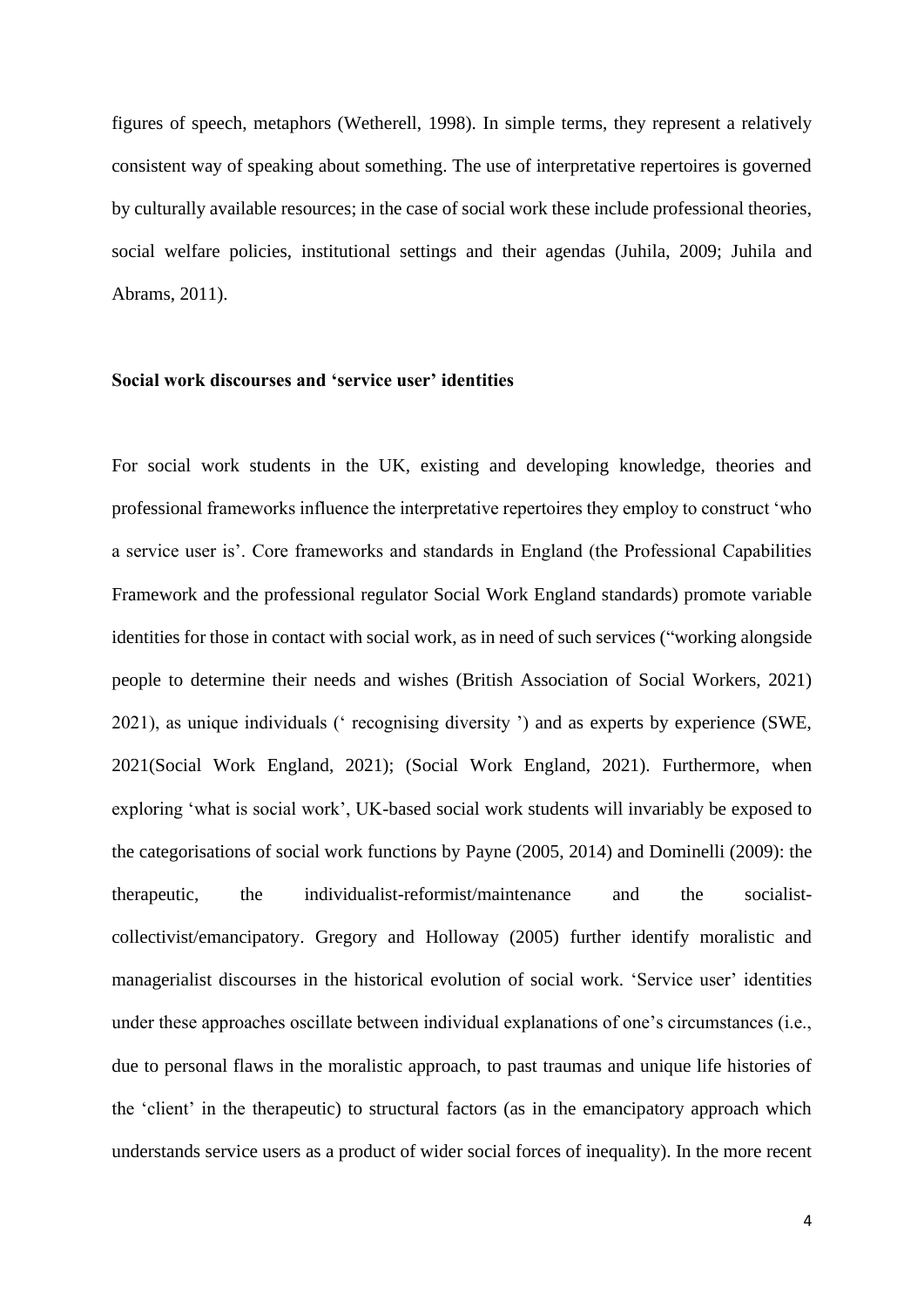managerialist, neo-liberal approach, service users are also constructed as risks to be managed (leading to more punitive policy and practice responses) or as 'consumers' and entrepreneurs (promoting choice and self-reliance, yet with potentially stigmatising effects for those unable to fulfil this role; Scourfield, 2007). Emancipatory approaches also promote conceptualisations of individuals, groups and communities as 'experts by experience' and active partners in coproducing services. Nevertheless, they can also construct a fixed, deterministic identity for individuals and groups, potentially promoting a 'victimhood' identity (Fook, 2016).

These positions cannot be treated as distinct, but rather, co-exist in social workers' discursive practices, constructing variable favourable or indeed stigmatising identities of 'service users' (Levin, 2009; Juhila and Abrams, 2011; Cedersund, 2013). In the study by Mackay and Zufferey (2014), social work academics were simultaneously drawing on helping, emancipatory and social control discourses to describe the social work role, framing 'clients' as oppressed, disadvantaged and in need. In Masocha's research (2015) social workers predominantly constructed asylum seekers as vulnerable and deserving, as 'just like us', as resources; yet a minority in his sample employed negative formulations of asylum seekers as cultural 'other', as burden and insincere. The 'resistant' or even 'bad client' is a persistent identity bestowed upon individuals who do not follow the ascribed identity/organisational expectations of 'service user' behaviour (i.e., accepting help, seeing social workers as competent, not questioning; Juhila, 2003). Such negative moral constructions can give rise to linguistic attempts by service users to produce acceptable, legitimate identities (i.e., 'victim', 'not coping'; Hall, et al, 2003; Slembrouck and Hall, 2003), or indeed resist stigmatising identities put upon them ('insincere', 'manipulative'; van Nijnatten and Hofstede, 2003; Virokannas, 2011). This identity work becomes particularly challenging when individuals navigate dual identities of professional/'service user' (Fox, 2016; Beresford and Boxall, 2012).

#### **Social work students and 'service user' identities**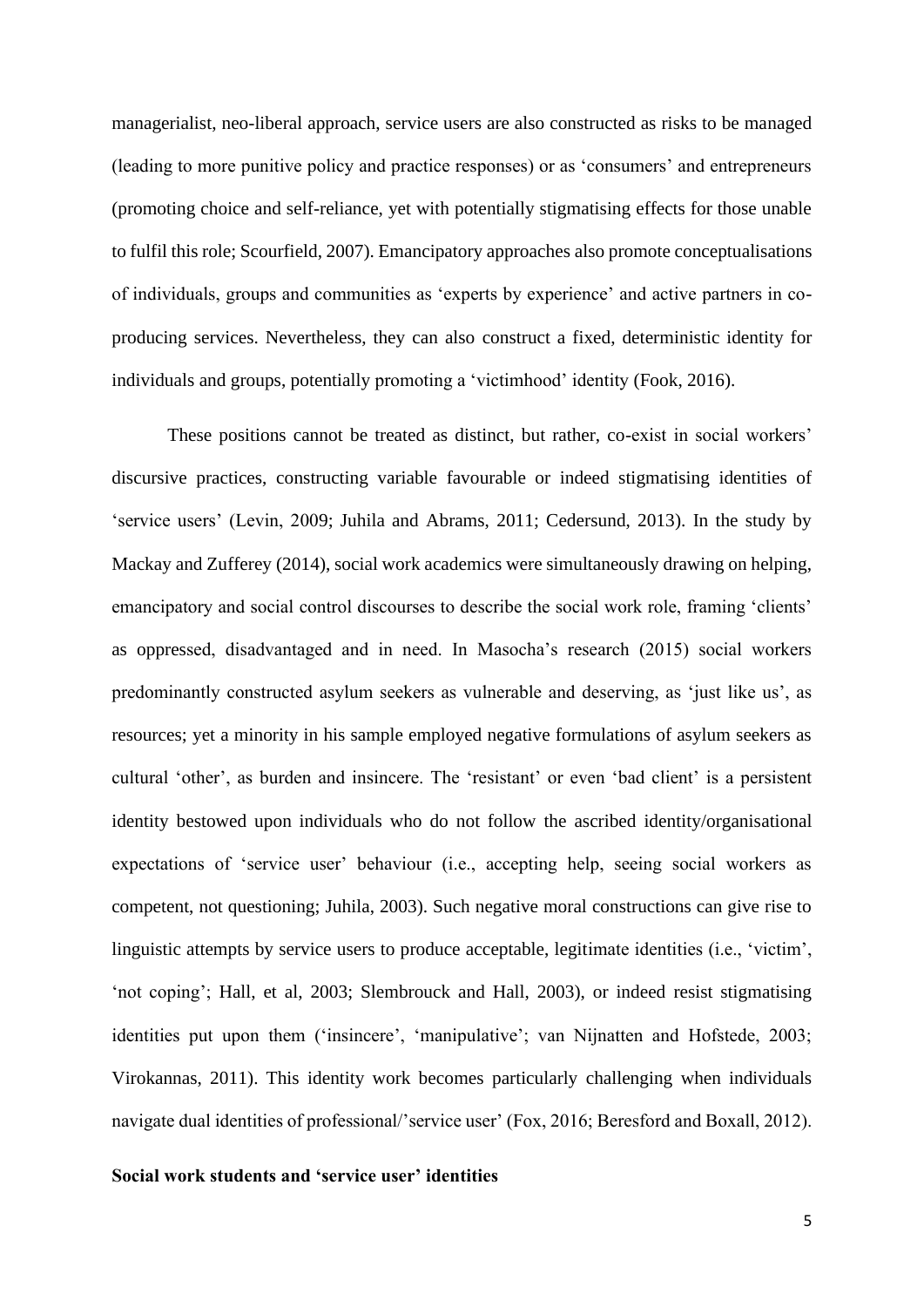Whereas attention has been paid to the construction of 'service user' identities by social work and social welfare professionals (Juhila, 2009; Solberg, 2011) and by service users (Albertin et al., 2011; Miller, 2011), very little has been done to explore such discursive formulations by pre-qualifying social work students, usually remaining implicit in studies that explore the construction of professional identity (Wheeler, 2017; Wiles, 2017; Roscoe, 2014). Focus on this is especially crucial given indications of less favourable views held by social work students towards certain groups (for example, older people; Duffy, 2017), tendency to adopt moralising neoliberal discourses (Fenton, 2014), as well as internalised stigma leading to non-disclosure for those students with service user status (Newcomb, et al., 2017; Kotera et al., 2019).

The focus on student discourses is also pertinent given important discursive shifts in 'service user' identities taking place in social work education in the UK (in what was termed the 'quiet revolution' by Beresford, 2014;) and internationally (Cabiati and Raineri, 2016; Driessens, et al., 2016; Gutman and Ramon, 2016). Drawing from neoliberal and emancipatory discourses (Beresford, 2012), the involvement of those with personal experience of services in the education of social work students aims to challenge traditional conceptualisations of service users as passive, dependent, lacking in knowledge or experience (Sadd, 2011). Such activities have moved beyond the aspirational to embedded practices in classroom and practice education settings, as well as programme management, design and evaluation levels. A key driver is to affect student values and attitudes, challenging bias and 'service user' stereotypes (Baldwin and Sadd, 2006; Fox, 2020; Voronka and Grant, 2021) and improve practice (Tanner et al, 2017; Hughes, 2017). Cabiati and Ranieri (2016) affirmed a reduction in stigma and improved student attitudes following expert by experience educational input. In further studies, students report a challenge to preconceptions, moving beyond an 'us and them' mentality and recognising expertise by experience (Tanner et al., 2017; Hughes, 2017). Where educational activities are based on a co-production ethos (Askheim, et al., 2017), those with lived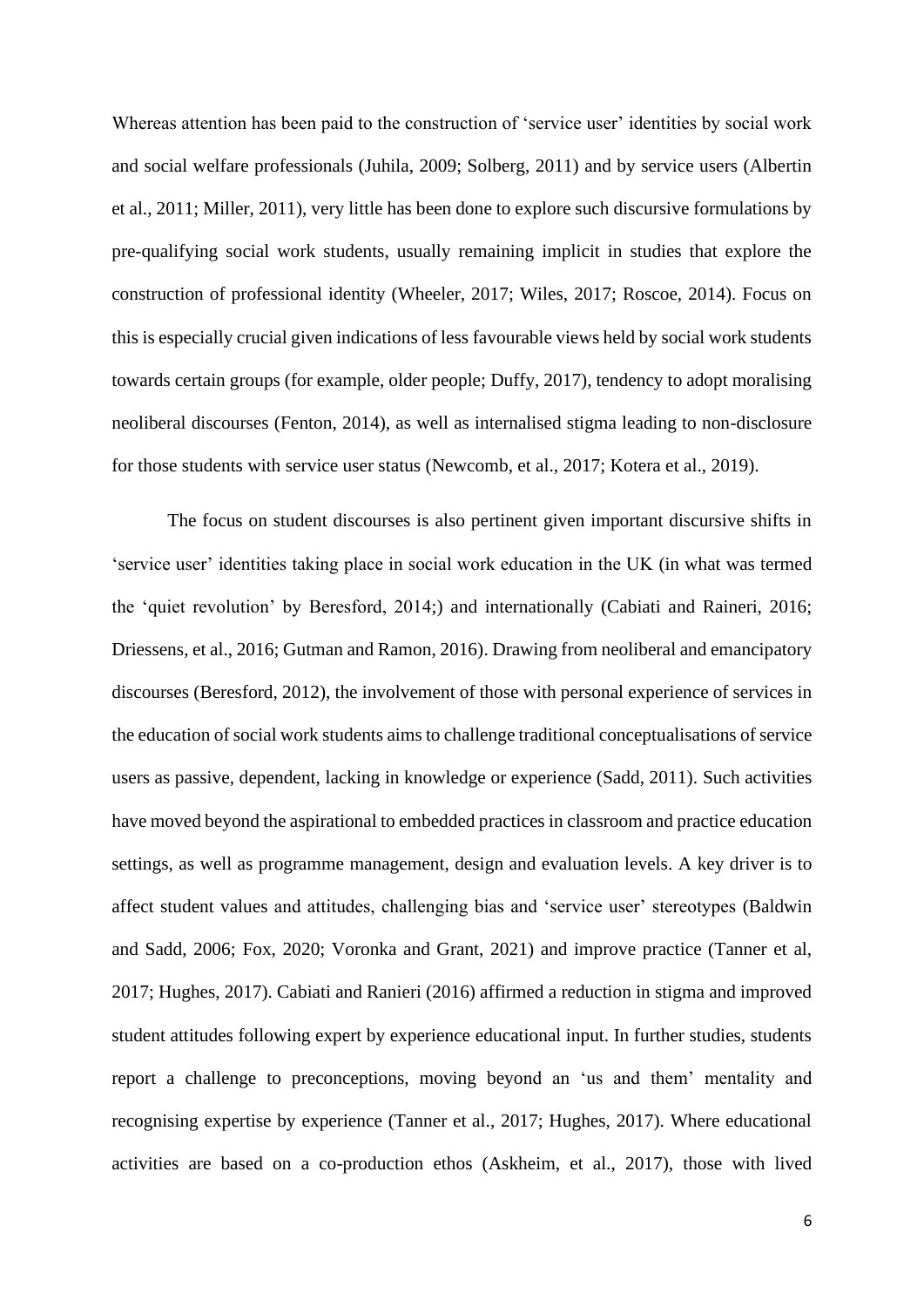experience are seen as allies and equals. Involvement in social work education also seems to affect service users' own sense of identity, boosting confidence and solidifying their presence as expert contributors (Fox, 2020; Sadd, 2011).

Even though there are indications of service user involvement challenging students' narrow, or stigmatised 'service users' identities, more research is needed to explore the mechanisms by which such student discursive constructions are produced. This paper will enquire this through student written work pre- and post- a module based on extensive expert by experience input. It aims to examine students' potential shifts in 'service user' discursive identity conceptualisations and outline implications for their developing value-base, attitudes and practice.

#### **Methodological Approach**

The research followed one cohort of BA social work students at a UK University. Twenty-six (out of 40 students) consented to be part of the research. At the beginning of their second year the students attend a module whose learning aims focus on promoting understanding of the lived experience of service users and carers, critically examine power, anti-oppressive practice and students' own values. The main form service user and carer involvement takes is the sharing of personal narratives, yet more educational roles are also present, both as part of this module (i.e., module planning, seminar facilitation, assessment- see Skoura-Kirk et al., 2013) and in the wider social work programmes at the University (i.e., simulated interviews, programme management, research ethics).

The module convener worked closely with members of the established Experts by Experience group at the University; the module sessions reflected existing expertise in the group, i.e., sharing narratives around experience of mental health, domestic abuse, being a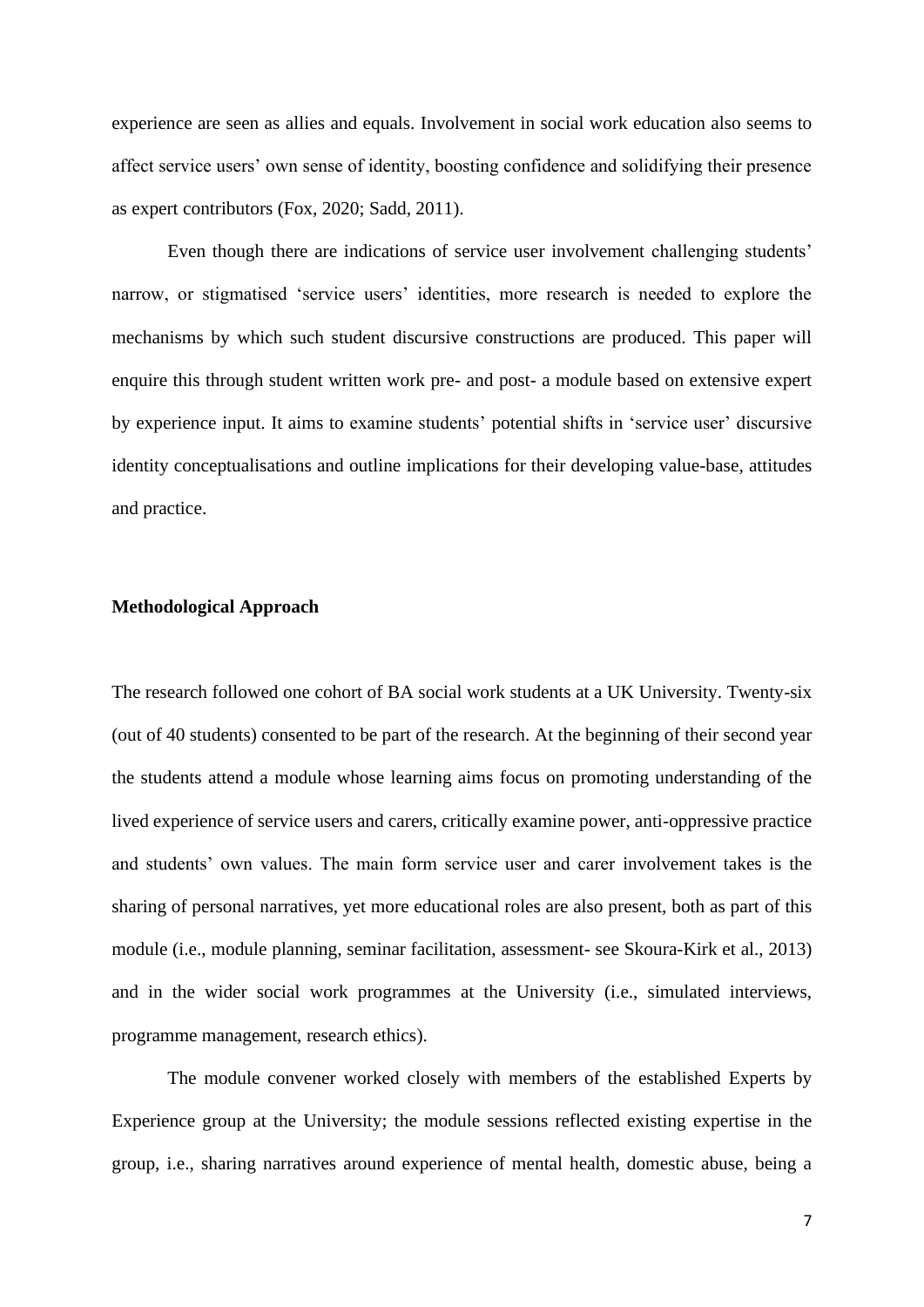carer, disability and substance misuse. Added input came from other contacts with practice placements (child protection and homelessness). The module's learning aims were discussed with the individuals and the timetable/content of the module was planned in partnership with the group. Individuals were briefed about sharing their narrative, potential questions they might be asked, the stage and dynamics of the student cohort (for example, the possibility that students can also have lived experience of services). In recognition of the dynamic nature of identity construction and service user discourses (Juhila and Abrams, 2011), individuals took a lead in terms of the content and delivery of their own story, as their narrative was perceived to be a powerful means to challenge power asymmetries (Eriksson, 2015).

During the module sessions, the Experts by Experience group members weaved personal emotive experiences, chronology, critical approach to services they received into their classroom narrative. Some sessions were more personal, whereas others stressed the impact of societal stigma and poor professional practice. The narratives were shared either as a lecturetype delivery to the whole class, or in smaller groups in a seminar setting. Debrief meetings between the lecturer and experts by experience were offered after each teaching session, in recognition of the emotional impact of sharing one's story.

To explore the students' discursive practices in constructing 'service user' identities, the following data were examined: a) written statements completing the phrase 'a service user is…' collected on the first day of the module (exercise by Warren, 2007) and b) students' reflective essays on the theme: "How has your understanding of the issues affecting a service user or carer group been developed during the course of the module"; these were part of the summative assessment and were collected at the end of the module.

Ethical approval was granted by the University's Faculty Research Ethics Committee; there was clear recognition of the potential power inequalities affecting the lecturer-student relationship, especially when part of the data included assessed work. To address these,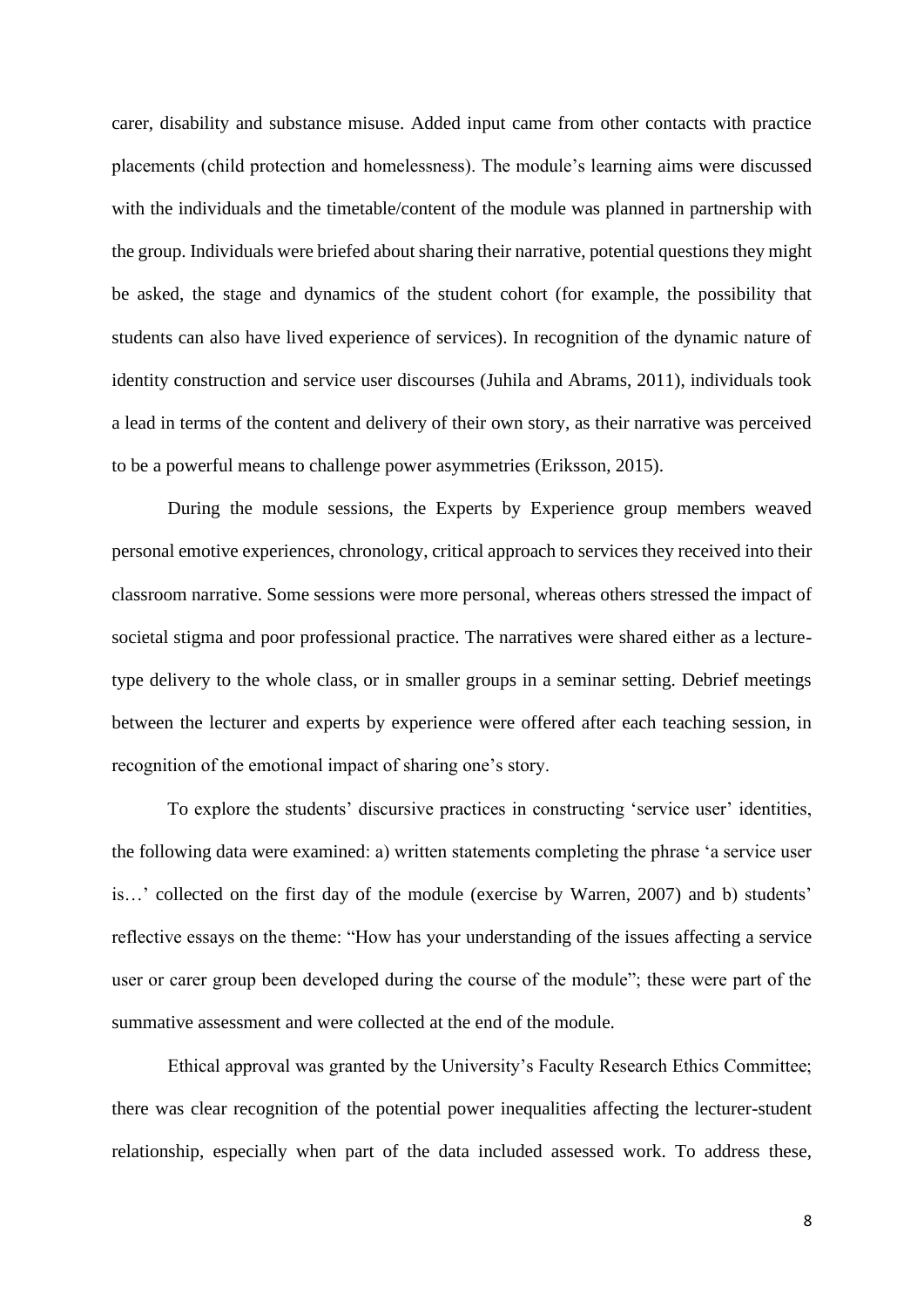participation to the study was based on informed signed consent, and all data were anonymised. The researcher did not participate in the marking of the assignments, to maintain a degree of detachment and neutrality towards the research data.

The analysis of the statements and the essay material begun with several readings of the documents, leading to an initial coding process (Potter and Wetherell, 1987). The statements were written out and re-examined on the basis of identified repertoires, e.g. whether need or empowerment were more prominent in the words of the students. When coding the reflective essays, there was recognition that the structure of the essays was in many ways similar across the student group, making it a useful analytical tool. Attention was paid to the specific use of language, borrowing elements of content analysis (Krippendorf, 1980), i.e., use of emotional verbs to describe the impact of service user narratives ("shocked", "feel guilty").

As the essay title was focusing on the development of the students' understanding of service user and carer issues, it introduced the idea (and potential bias) of a progress in their learning. They were also written as part of a formal University assessment; this can make the students feel that they have to write the 'right' things in order to pass. This is acknowledged; yet it does not devalue this written material as research data, as the focus was not on establishing understanding of the issues affecting service users (a more positivist focus), but with how students used language to construct identities. To put it simply, even if the students were writing purely to 'please' the lecturer and gain a pass mark, it is important to examine what they think this 'correct' discourse looks like and what interpretative repertoires are at their disposal whilst navigating their professional discourse.

Issues of validity were important, especially as the analysis was undertaken by an individual researcher with her own frames of reference, history, position of power and subjectivity. To address this, a focus group was held at a later date, both to elicit further data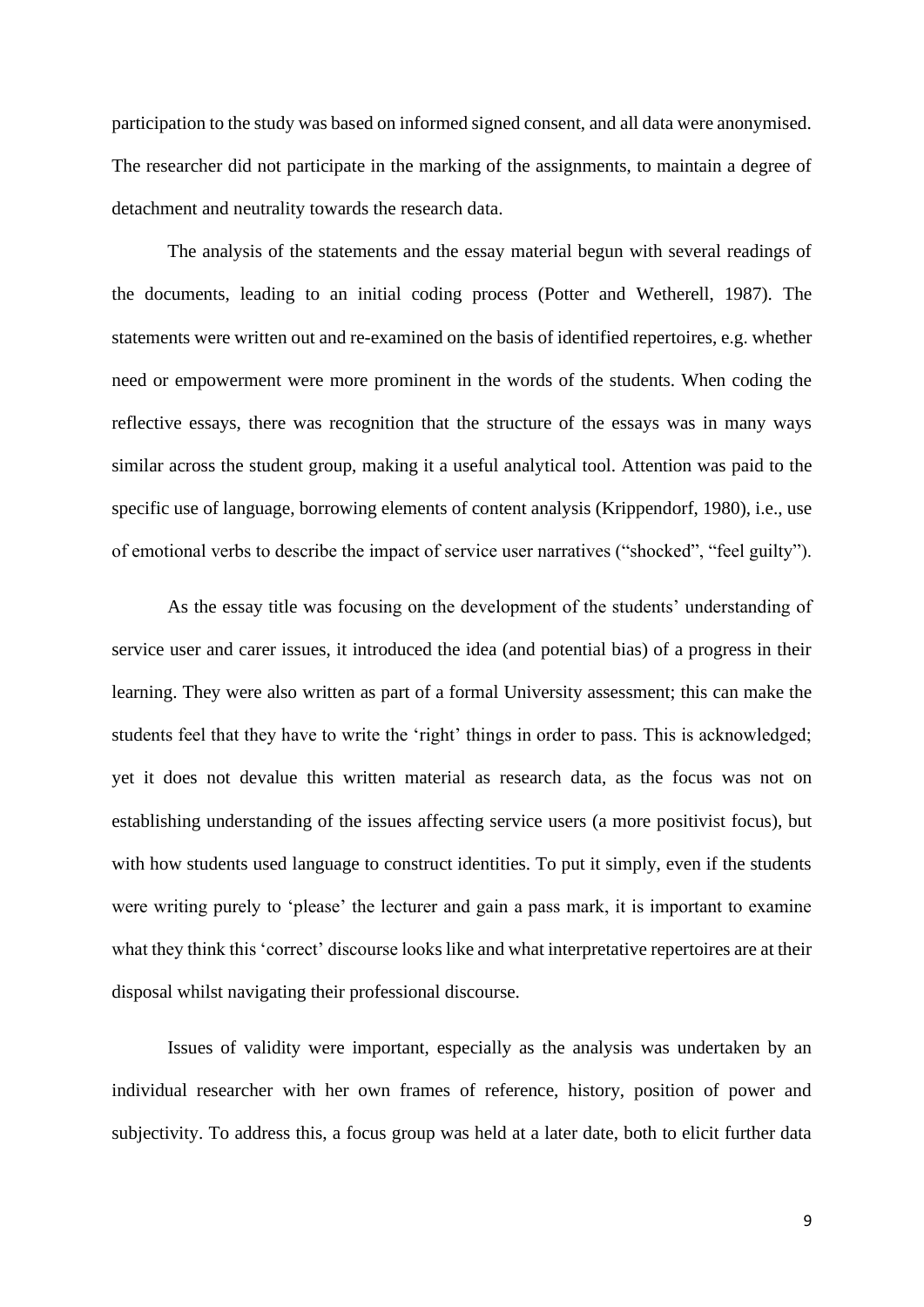on the topic, but also to present some of the initial analysis for the participants' comments (respondent validation- see Silverman, 2006).

#### **Findings**

#### *Initial Student written statements on 'a service user is…'*

At the first session of the module, and before any didactic and critical examination of terms and definitions, or expert by experience module input, the students were asked to complete the statement 'a service user is…' in writing. They could do this up to five times (as per the Warren exercise, 2007), allowing for multiple discursive definitions per student. All participants provided between 4-5 statements. The statements were examined for recurring words, and consistent discursive ploys; the collected statements showed a variability of 'service user' identities constructed by the students, weaving together different interpretative repertoires (Figure 1).





Through the analysis, words like 'need', 'support' and 'vulnerable' were found to be used by almost 84 per cent of the students, constructing 'service users' as requiring help. The repertoire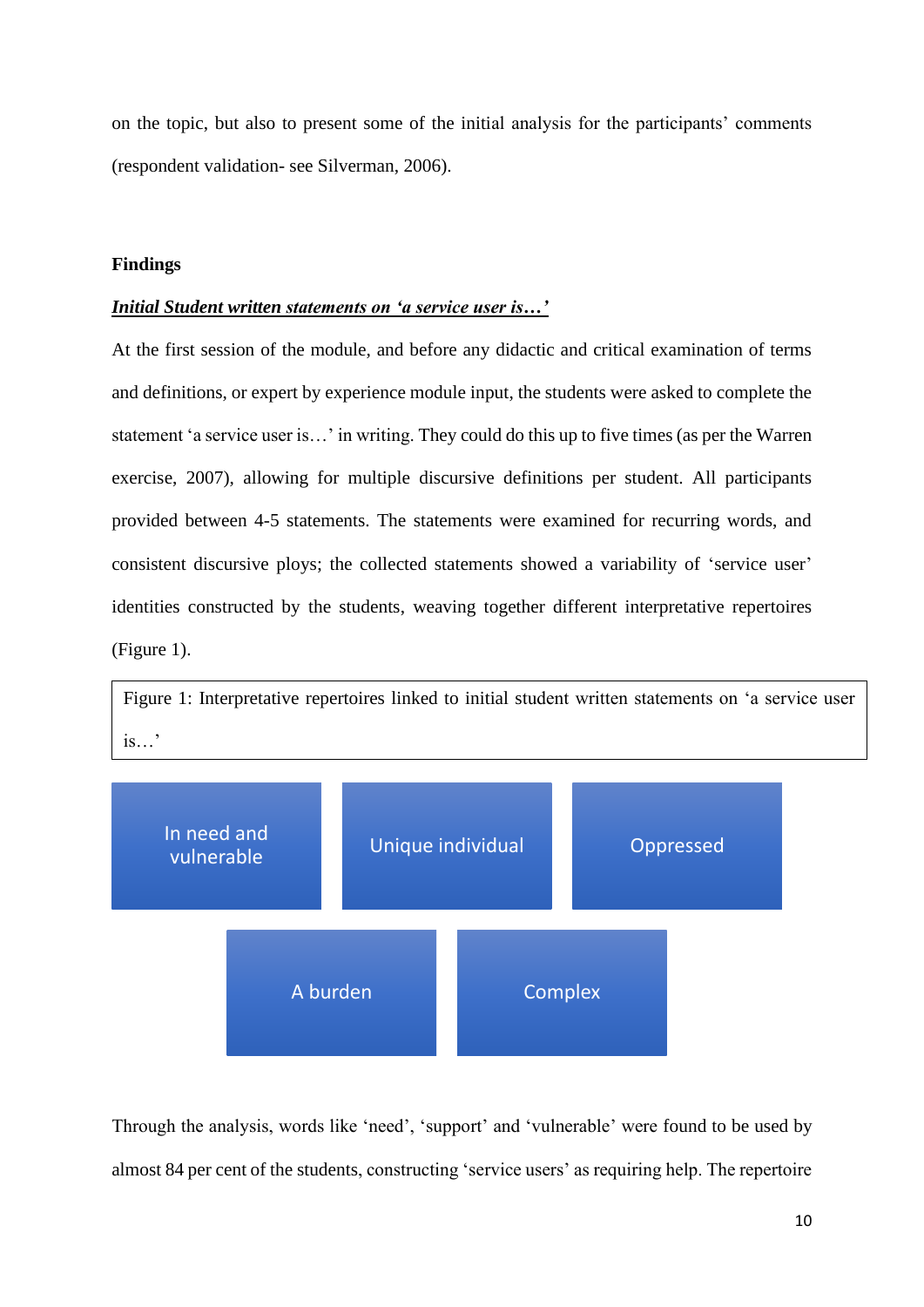of the 'service user' as in need/vulnerable ranged from a temporary upset in people's lives, to a more profound inability to manage:

Someone vulnerable or incapable of looking after themselves entirely.

A strong emphasis on person-centred conceptualisations was present in just under 40 percent of student statements, capturing the individuality of service users as well as resisting an 'us and them' approach:

A service user is my equal, a person just like me.

Words like 'oppressed', 'excluded', 'rights', 'disadvantaged', associated with political/emancipatory elements (the 'oppressed' repertoire) were in the minority of the statements (29 per cent of the students):

A service user is in danger of being oppressed by the very people who should be assisting them.

The final two categories stood out during the data analysis. Two 'oppressive' statements indicated more negative understandings of service users as 'burden':

Someone who is dependent on government funding.

A service user is part of a caseload that could be taking up time that could be used more positively elsewhere.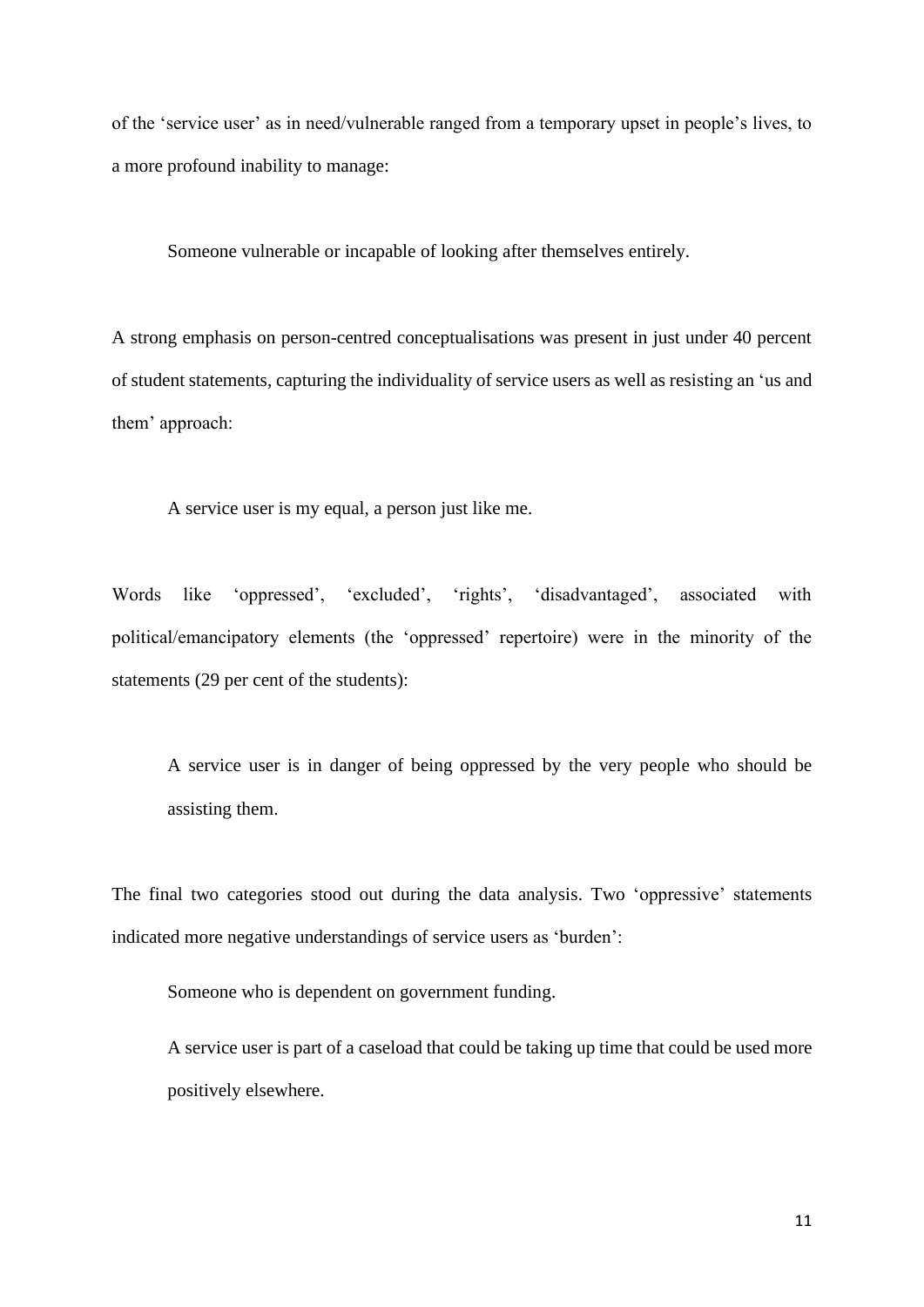These statements capture negative stereotypes and moralistic discourses around 'service users' and even though in the minority, it is important that they are acknowledged as part of the rich tableaux of attitudes and values that social work students hold.

The two statements of the final category grapple with the complexity of people's identities:

A service user can be challenging, difficult, negative but can also be inspiring, positive and a life changing experience for those that encounter them.

Someone with whom we work collaboratively with, in most situations, however occasionally we force ourselves on them.

These statements capture the co-existence of multiple and contrasting characteristics, both in terms of the individual 'service user' but also of the professional relationship (note the striking expression 'force ourselves on them' which in some ways could be interpreted as containing abusive elements).

#### *Student reflective essays*

The student essays were submitted after the completion of the module and addressed the question "How has your understanding of the issues affecting a service user or carer group been developed during the course of the module". As such, the emphasis was placed on student personal reflection and impact of the learning experience on their conceptualisations and insights regarding lived experience of service user and carer groups. The discursive analysis of the essays located 'service user' identity shifts in three main areas of student-produced text: a) 'An eye-opener': discursive exploration of the impact of the expert by experience narratives, b) 'Through no fault of their own': service user identity constructions 'before and after' the module learning and c) 'I am less likely to make this mistake in practice': Student repertoires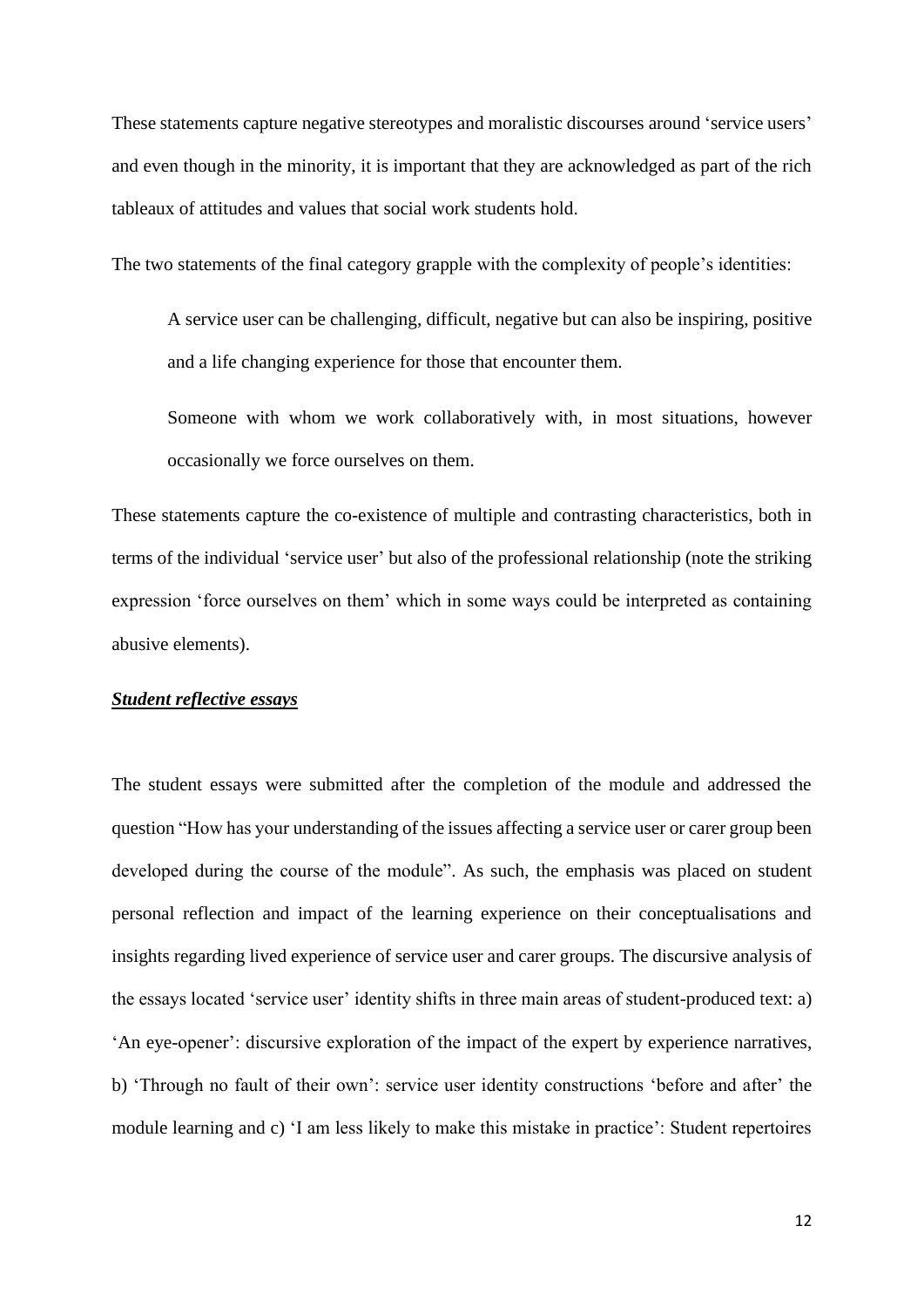on future professional practice and relating to 'service users'. These will be examined in more detail below:

#### *'An eye-opener': discursive exploration of the impact of expert by experience narratives*

Key findings in this area lie with the emotional tone of the writing, as well as the 'getting it right' approach by some students. Strong emotional language was often present when the students were discussing the expert by experience narratives. Words like 'shocked,' 'an eyeopener', 'uncomfortable', 'ashamed' often came up. One student captured the complex emotional impact well when writing about a young carer's narrative (carer for her substance misusing father):

I was not sure why I was feeling angry until the next day when reflecting on the session. I then realised that I was angry about the father of [carer] […] This made me question my ability to maintain unconditional positive regard and to be non-judgmental.

Part of the emotional impact of the narratives related to personal insights gained by the students, sometimes linked to their own identities:

It came as a surprise to me when I realised that I could relate to [carer] because at the time I looked after my brother. However, I did not realise that I was a carer until [the carer] told her story.

Another aspect of the language use was the tendency by some students to use words like 'correct':

My perception was that an individual could not psychologically cope as an adult because they had not developed the correct skills needed to deal with life because of maltreatment as a child. I now realise that this is incorrect.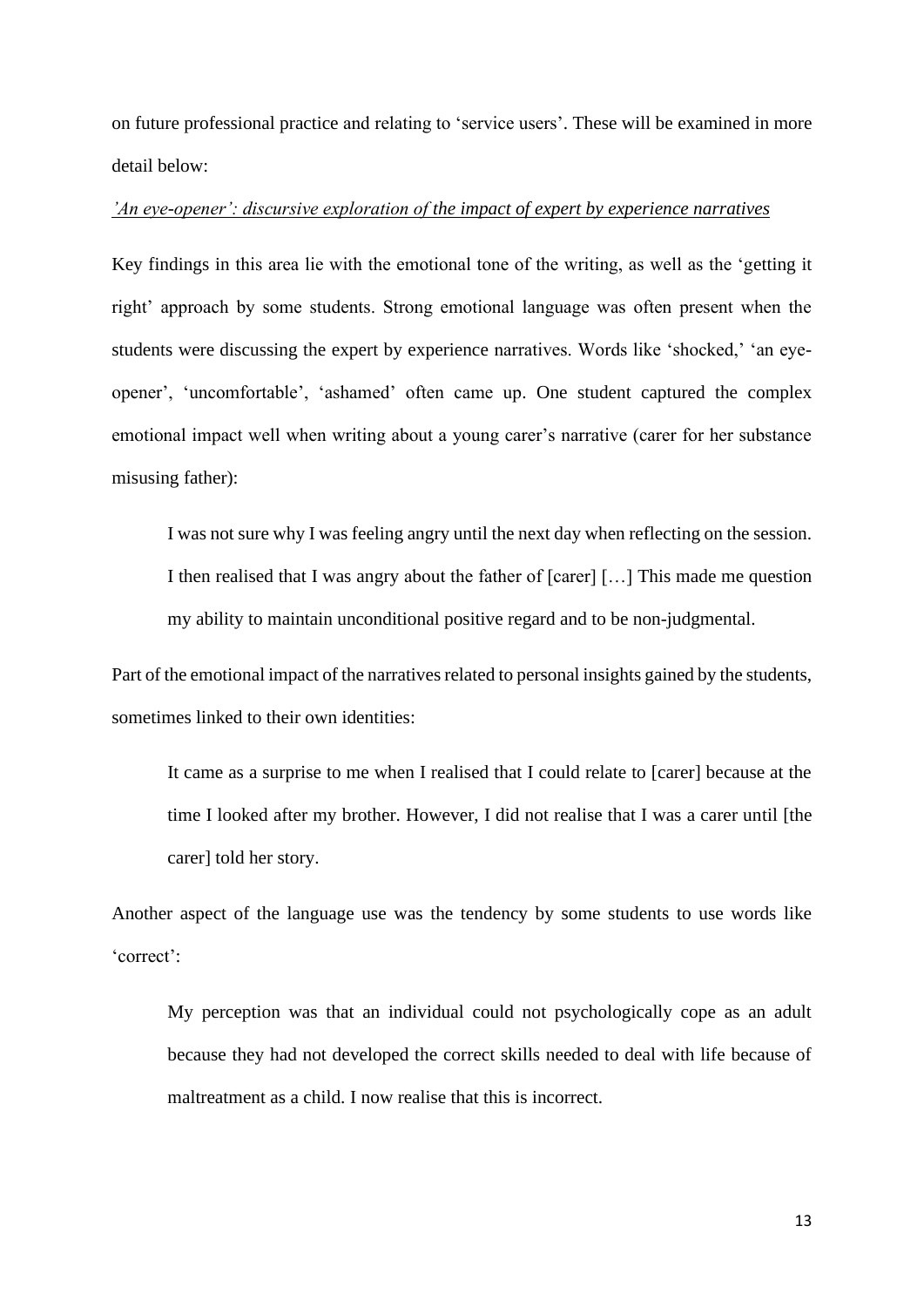## *'Through no fault of their own': Service user identity constructions 'before and after' the module learning*

As the essay title focused on the development of understanding of issues affecting service users, the key narrative 'ploy' that all students made use of related to a 'before and after' theme: namely identify previously held beliefs and how these were challenged through the module.

The students chose to focus on specific module sessions and service user or carer groups. Most essays focused on substance misuse (7), followed by domestic violence (6) and homelessness (4). These groups were the target of the most negative preconceptions held by the students; the language around drug use was particularly strong:

When I have read the paper or hear on the news about people committing crimes or failing their children due to substance misuse, I immediately imagine an individual with bad skin, missing teeth, dark circled eyes and dirty clothes. Essentially, I view these people as […] selfish in their views and cravings.

Similar views were also expressed around homelessness, especially when associated with substance misuse:

My perception of this service user group was stereotyped. I classed homeless people as individuals that chose to be homeless and to beg on the street.

The main 'before' discourse around domestic violence can be encapsulated in the following quote:

My thoughts on domestic violence have been, why put up with it? The person should just leave the abuse they are being subjected to.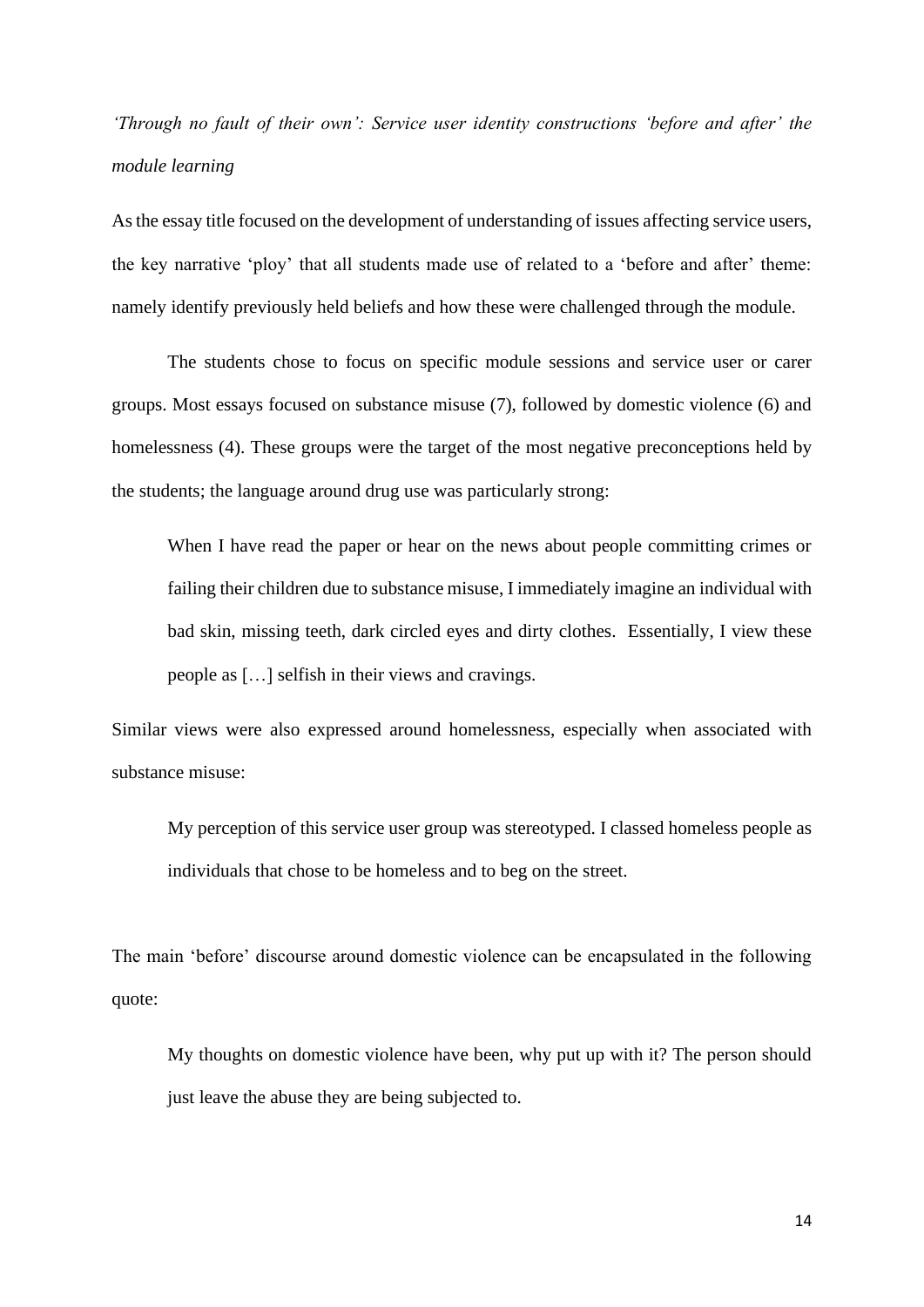For other groups (i.e., carers, mental health, child sexual abuse survivors), the students were highlighting limited initial knowledge around the issues, definitions or outcomes for people.

If these negative or uninformed views were the 'before', the students were describing an increased awareness of alternative discourses/conceptualisations of individuals in their 'after' discussions. In terms of the most maligned group, that of substance misusers, the discourse seems to shift from individual faults and moral failures (the moral approach as described by Gregory and Holloway, 2005) to a 'damaged goods' one (more closely aligned to the therapeutic approach; see Figure 2):

When engaging with the narratives of the first service user I began to see how her past experiences had impacted the decisions she had made. I began to [see] addiction as more of a coping mechanism to escape the sadness people felt in their lives, rather than my narrow view of a simple 'life choice'.

[the module helped to reconstruct] my opinion of problem drug-users as vulnerable, as opposed to dangerous.

Similar shifts took place around homelessness:

People go through many things and some lead to homelessness, through no fault of their own.

In terms of domestic violence, or issues such as child sexual abuse, the discourse seemed to shift from one around personal weakness (or what could be termed 'damaged goods') to strength, dignity and resilience: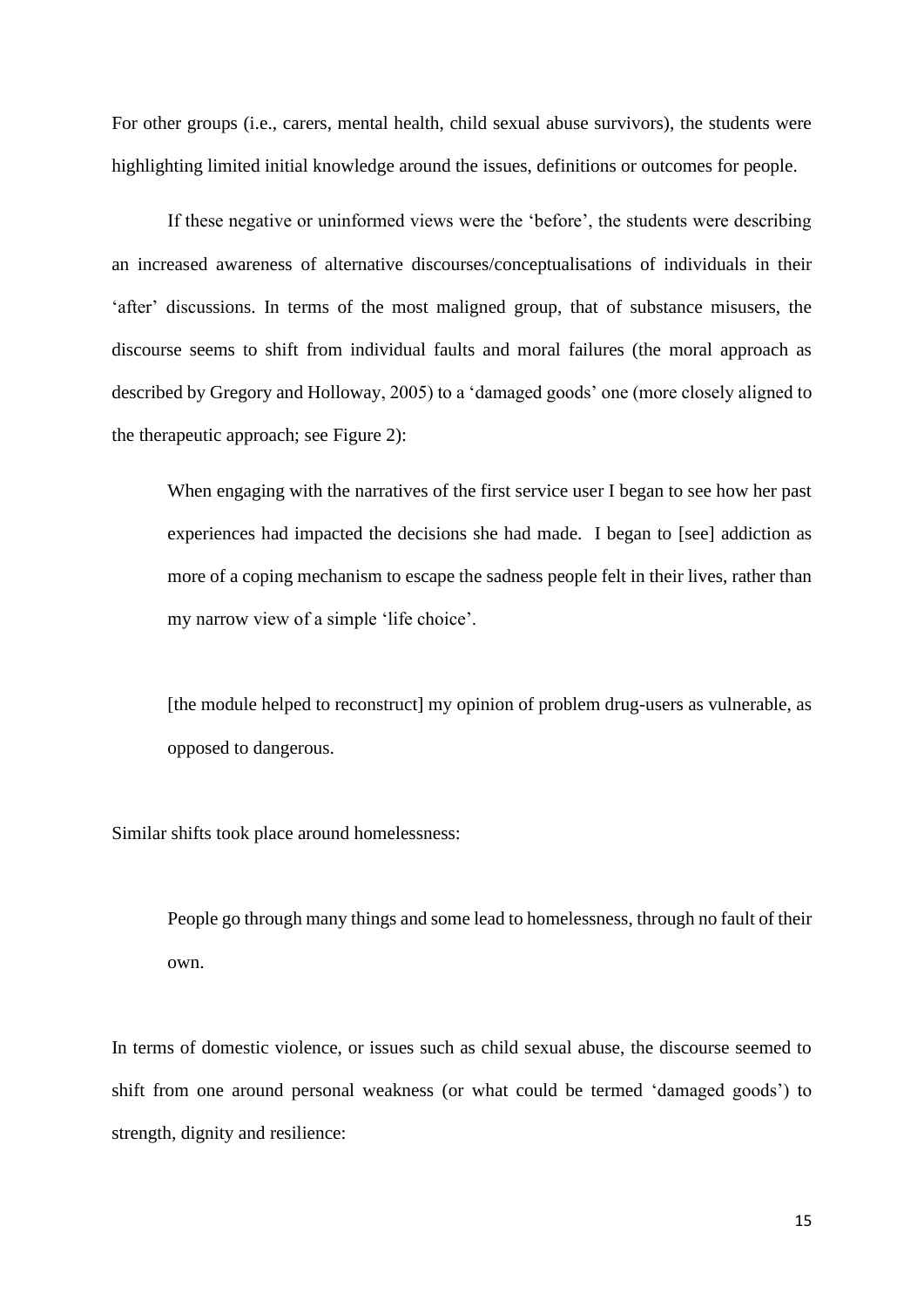the person standing in front of me completely challenged the preconceived ideas I had uncomfortably formed. A strong woman, who didn't come across at all like a victim.

Figure 2 captures these shifts in the discourses. In the 'before', there seems to be some preoccupation with the idea of choice, weakness or moral failings, especially linked to more stigmatised groups (substance misuse, homelessness, domestic abuse). These are perceived as personal failings with no reference to structural factors. Even the more sympathetic approaches (i.e., the 'damaged goods' approach) still operate at the individual level. This contrasts with the emancipatory repertoire present in the initial statements (Figure 1). The structural explanations are also very limited in the 'after' discourses- personal blame is replaced by a 'damaged goods' discourse, which still implies an individually located identity. Where more empowering discourses appear ('brave', 'strong') they again point to resilience at an individual level.

Consequently, it could be argued that the underlying themes underpinning these discourses is one of the deserving/undeserving dichotomy in the 'before' stage, replaced by a 'deserving/resilient' in the 'after' (see Figure 2). This well-known binary appears to still be highly influential in the way in which social work students develop their views and relational approach to service users. One student was particularly troubled by this:

I did start to question why my views had changed so quickly and I wondered if my views had changed because he was from a hardworking, educated and wealthy background and would of [sic] my views changed in such a way if he had been an alcoholic, drug user who had never worked before?

Figure 2. Shifts in students' discursive 'service user' identities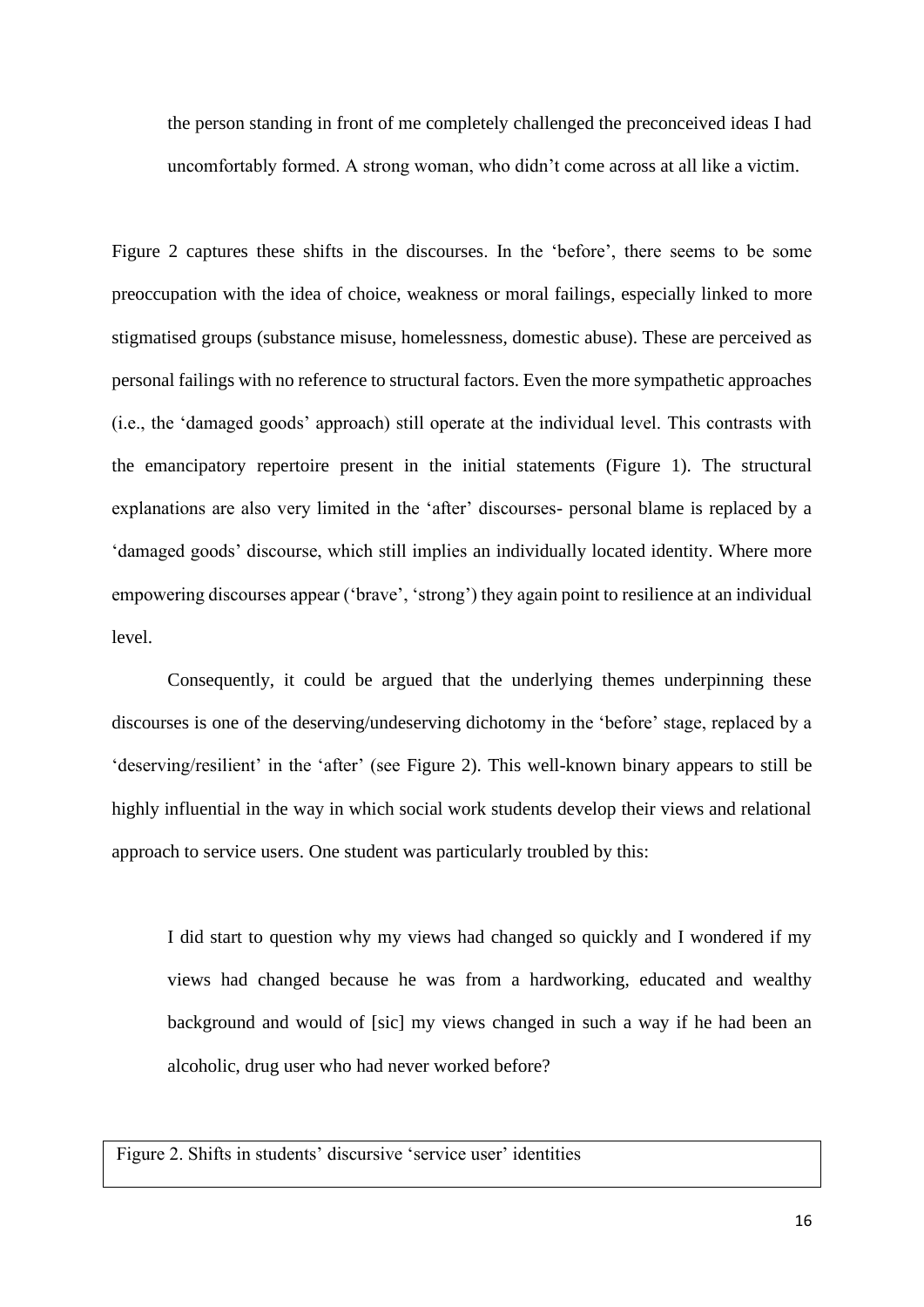

## *'I am less likely to make this mistake in practice': Student repertoires on future professional practice and relating to 'service users'*

In their essays, the students were keen to explore how their emerging insights on 'who a service user is' would affect their future practice. Closer examination of the essay writings identified emerging professional identities that 'borrowed' from prevailing social work discourses (professional frameworks and theoretical models of practice). Four overarching interpretative repertoires of future professional selves were identified: a) reflective practitioner, b) expert practitioner, c) person-centred practitioner, d) critical/radical practitioner. These approaches were not distinct, but co-existed in the students' writings, quite often interwoven in one sentence. Most importantly, these professional selves captured shifts in the relational context of practice, whereby 'service users' were constructed in variable ways (see Figure 3). Some of these 'service user' identities echo the categorisations in Figure 1 and the shifts presented in Figure 2, with concepts such as 'need' and 'vulnerability' still present yet approached as increasingly multi-layered and complex. Example 1. They are to blame<br>
2. 'Damaged goods'<br>
2. Brave, strong<br>
2. Brave, strong<br>
2. Brave, strong<br>
2. Brave, strong<br>
2. Brave, strong<br>
2. Brave, strong<br>
2. Brave, strong<br>
1. Their example of social conditions were bee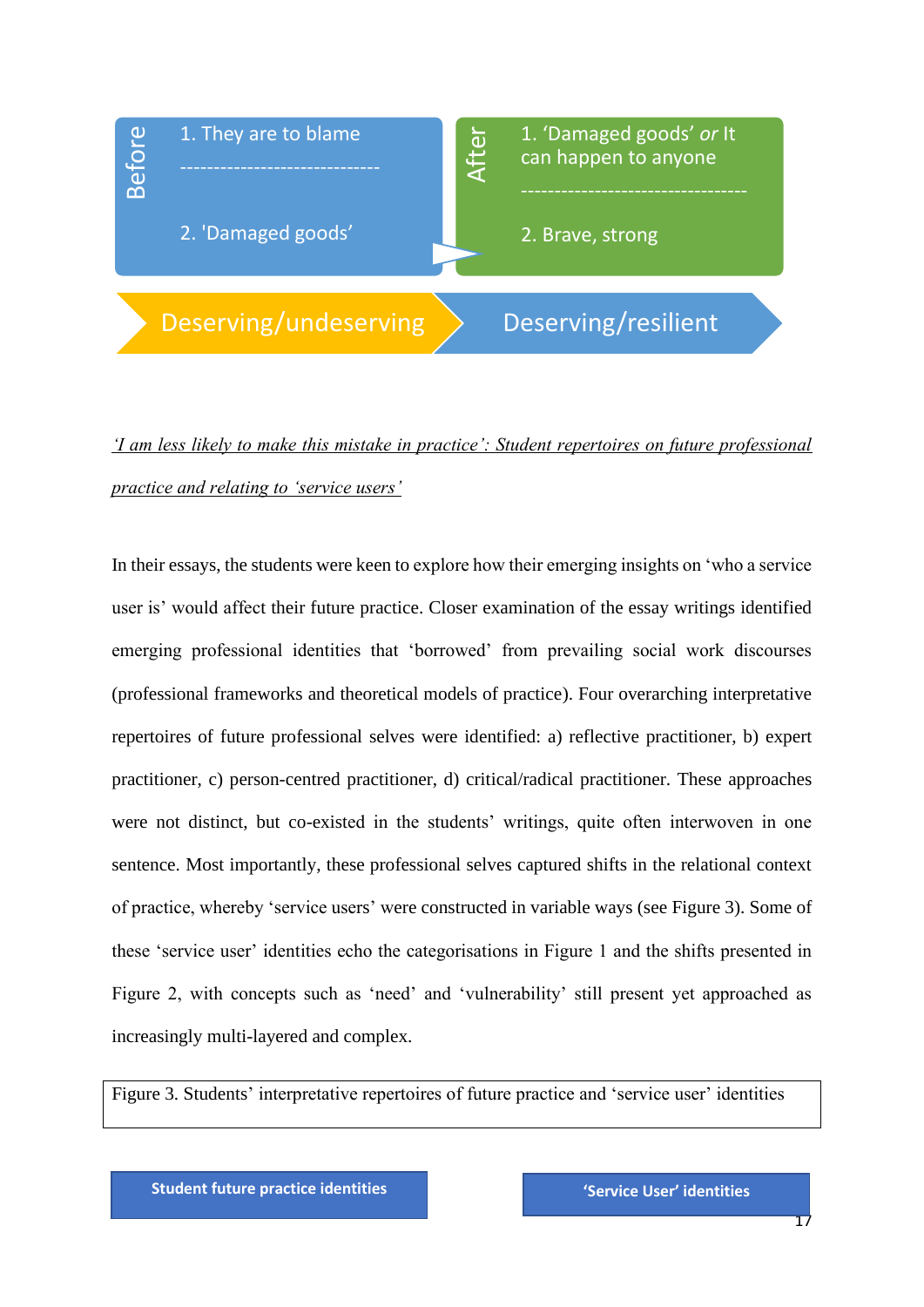

The most prominent one was the reflective practitioner (present in 21 out of the 26 essays), with students recognising how unchecked biases could lead to poor practice; as such, 'service user' vulnerability was increasingly linked to negative stereotyping and subsequent oppressive practice:

I am aware of the challenges faced when working with the complexities of addiction; I have shown how I felt different towards two service users in the same situation. Understanding this means that I am less likely to make this mistake in practice**.**

For some students, this led to employing a person-centred interpretative repertoire when discussing how they would practice in the future; in 16 out of 26 essays students made reference to Rogerian concepts, either by merely stating them or elaborating on how they would apply them in the professional relationship. The common thread in this repertoire was an increasing recognition of 'service users' as unique individuals, focusing on relationships characterised by increased empathy, unconditional positive regard and non-judgemental approaches:

every service user is a "series of one" and should be understood in respect of the unique experiences of a person's life.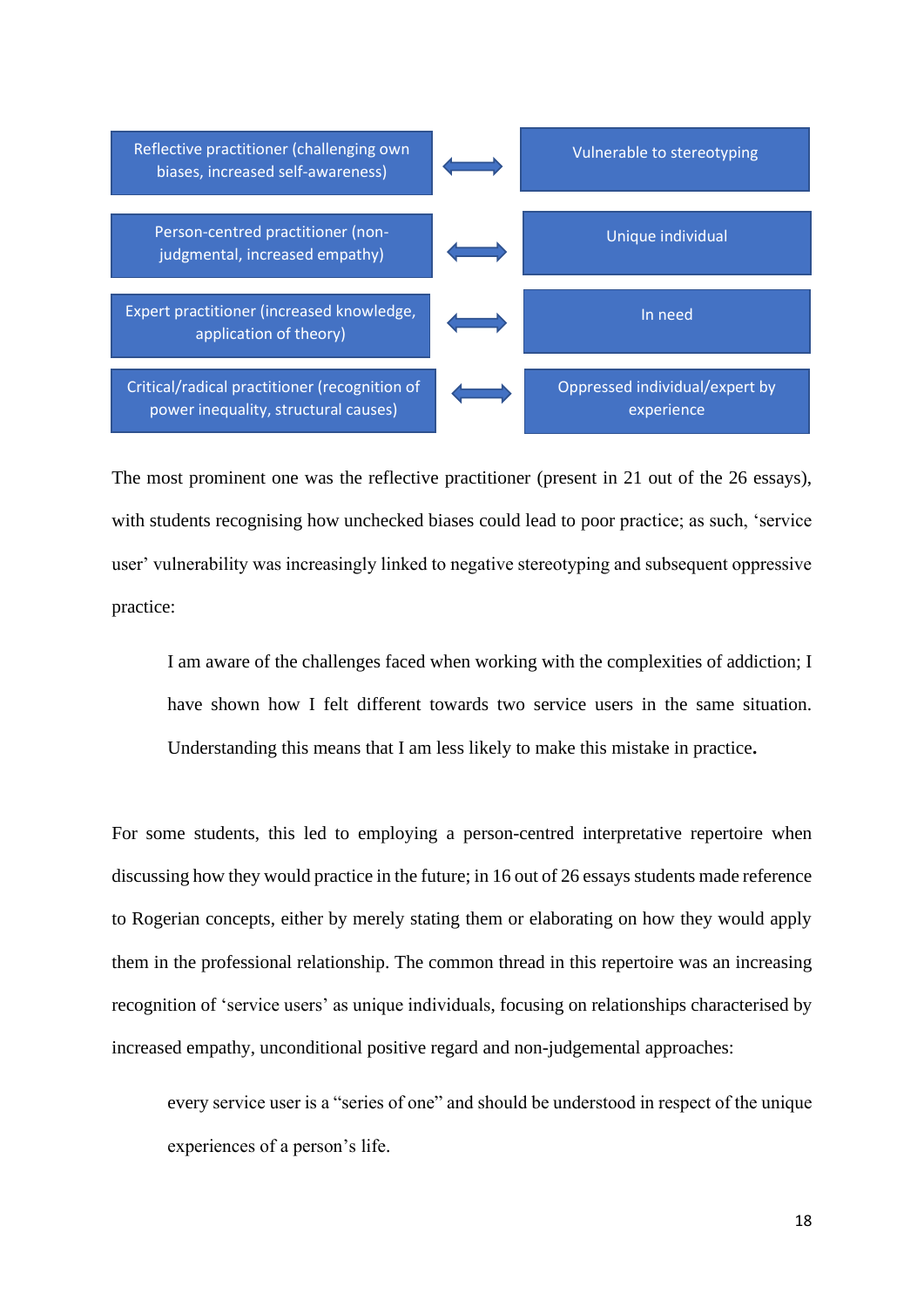The 'expert practitioner' was also prevalent (in 18 out of 26 essays), with students asserting that the module had increased their understanding (e.g., on how to identify signs of domestic abuse) and helped them identify relevant knowledge gaps (in terms of theory, policy, service provision and multi-agency work). 'Service users' were associated with unrecognised or unmet needs. For some students, this related to future practice that will promote 'positive support the service user needs, to help regain control of their lives' as one student put it (echoing the maintenance approach to social work), or more empowering/advocacy approaches, as expressed below:

It has led me to carry out wider reading around substance misuse […] Whenever I am on placement, I will be questioning the professionals about their own knowledge of substance misuse.

The critical/radical repertoire was linked to a structural, societal perspective as the origin of service users' circumstances. Only one essay (out of 26) exclusively adopted this lens, whereas in three more essays there was recognition of professional power and societal stigma affecting particular groups (e.g., creating fear of disclosing domestic abuse):

This notion of professional disempowerment created a powerful realisation, which does not sit well with me. The realisation that social work can and does disempower service users was a catalyst warranting development of a critical approach.

In this minority repertoire, 'service users' were constructed as individuals and groups that are disproportionately affected by structural inequalities, as well as holding expertise by experience: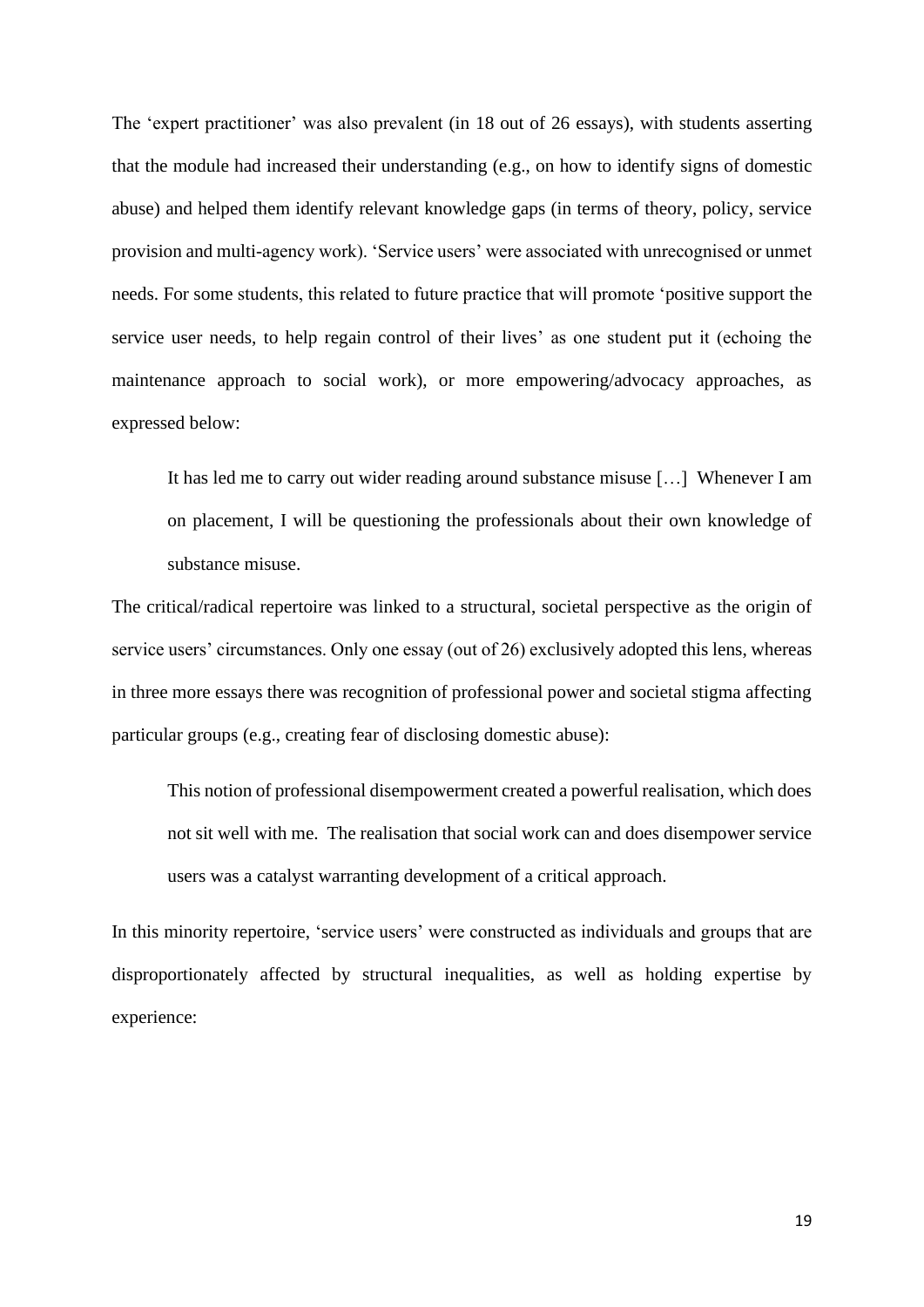After hearing his story my views had changed and I felt empowered and wanted to fight the causes of homelessness. I really felt the inequalities and the oppression homeless people faced every day of their lives.

having carers as guest speakers within the module lectures was informative, as they are 'experts by experience' and able to inform first-hand from the front line.

Whereas the shift in conceptualising 'service user' identities in more sympathetic ways is influencing the students' views on their future practice, the dominance of individualistic approaches to practice was again noted, with social work predominantly constructed as 'micropractices' at the interpersonal level. Even though benefits are undoubtedly inherent in relational approaches, the limited presence of emancipatory/political social work discourses remains concerning if we aim to challenge narrow or passive 'service user' identities.

#### **Discussion**

This article sought to explore discursive practices by pre-qualifying social work students when constructing 'service user' identities. The findings suggest that following a second-year undergraduate module with extensive educational input by experts by experience, shifts in identity descriptions did take place. Nevertheless, the understanding of 'who the service user is' was predominantly located at the individual level in the students' writings, i.e., as deserving, as people who need help, as 'damaged goods', or as strong and resilient. This may be related to the fact, in part at least, that expert by experience input mainly took the form of narratives; these can 'individualise' social issues such discrimination. Students may also be more comfortable with the therapeutic approach and are reluctant towards or perhaps intimidated by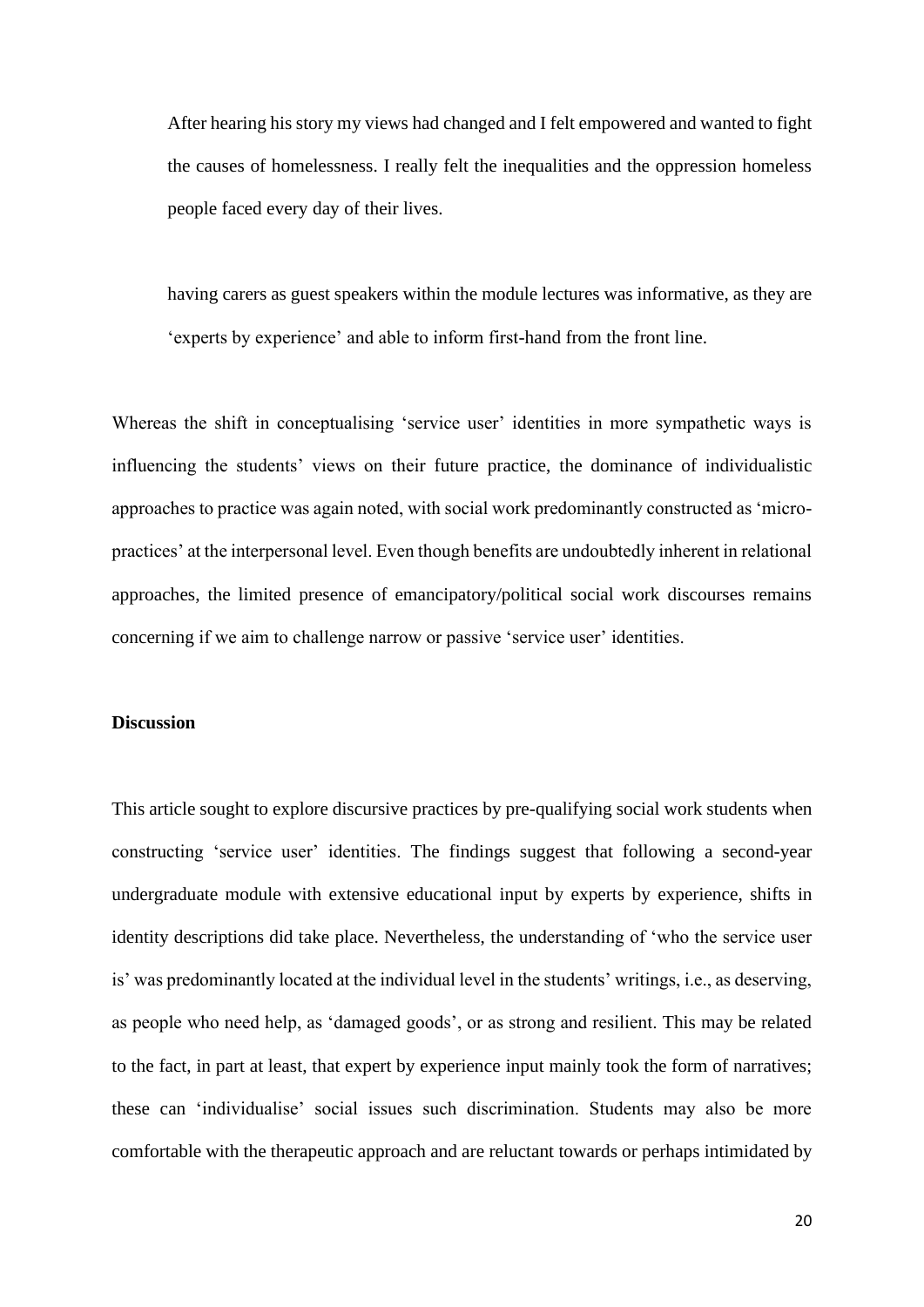structural/emancipatory approaches (Woodward and Mackay, 2012). An emphasis on individual approaches to social work can of course have benefits, i.e., be linked to personcentred ideas and relational practice, approaches that students in this study affirm will underpin their future practice as a result of their module learning; yet it could also run the risk of perpetuating top-down approaches, positioning the social worker as the 'expert' and further depoliticise social work under the neoliberal gaze (Morley, et al., 2014; Fenton, 2014). Rather than challenging power inequalities, lived experience narratives in some respects could end up reproducing positions of dependence or 'otherness' (Eriksson, 2015). These are concerns shared by Sapouna (2020: 511) who expressed her discomfort "with some students' fascination with a 'brave' individual's story at the expense of an interest in systemic change".

Linked to the above is the underlying theme of deserving/undeserving 'service users': in this research, students seem to indicate increased empathy when adopting more therapeutic discourses (from dangerous/lazy/weak to vulnerable), motivating them to work in an empowering way with those previously stereotyped as undeserving. But is empathy only reliant on being able to identify an individual in more personable, socially acceptable terms? How do we relate to those we might deem to be 'non-deserving'? Is empathy conditional on being able to identify with or 'like' the person we work with? This can have important practice implications, as the motivation of students to work in more empowering ways was underpinned by these shifting, 'deserving' service user identities.

Similar concerns run through the resilience discourse. Increased empathy for those seen as resilient (implying a potentially more 'deserving' identity) can create pressures for those in challenging situations, narrowing the range of behaviours or responses perceived as 'desirable' or 'acceptable'. Even with the best intentions, discourses of strength and resilience can affect the relationship between social worker and 'service user'. What about empathy for those who are struggling, who are seen as 'not coping', as 'weak'? This becomes especially troubling in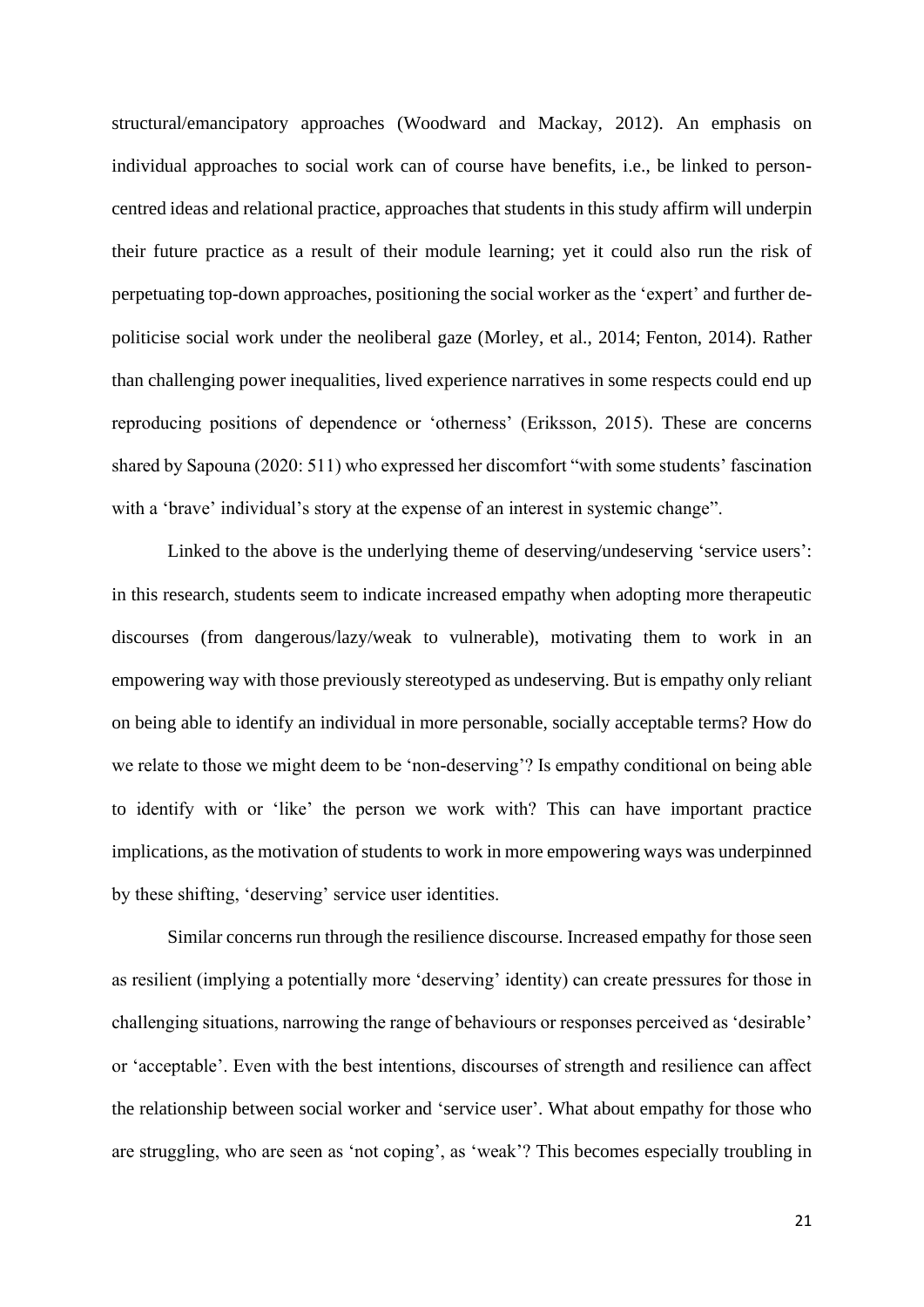child protection work, given identified mental health knowledge gaps in social workers, often leading in overlooking or stigmatising parental mental health needs (Karpetis, 2017).

The above points relate to the inherent variability of people's identities and the risks present when reducing them to simplistic, stereotypical categories. 'Service users' cannot be reduced to a simple binary of deserving or undeserving due to character traits and behavioursthey have complex identities, combining strength and vulnerability, 'good' and 'bad' decisionmaking. Grappling with contradictory elements when constructing identities is an important area of learning within social work education, especially given historical and current political dominant discourses around marginalised people and the prevalence of stereotypical negative representations.

The impact on future professional practice was also mainly located in the individual sphere in the students' writings (i.e., expert knowledge, personal reflection and increased empathy). The political/emancipatory function of the profession was again under-represented and if anything, seemed to retreat after the module (compared to the initial statements). This raises similar concerns around constructing a passive 'them' needing expert (albeit sensitive and self-aware) professional intervention. Is the social work task constructed as confined to the relational, personal sphere of individual casework, rather than encompass emancipatory, collectivist approaches towards social change? Nevertheless, an interesting finding is the absence of managerial discourses, i.e., language linked to risk, agency aims and professional jargon. This is perhaps unsurprising, given that the module took place before the students' exposure to the workplace through their first placement.

The above considerations lead to a number of pedagogical recommendations relating to social work education and expert by experience involvement. The impact of such involvement is palpable in the student discourses, as they navigate emerging and shifting conceptualisations of 'service user' identities. Part of this process connects to an emotional

22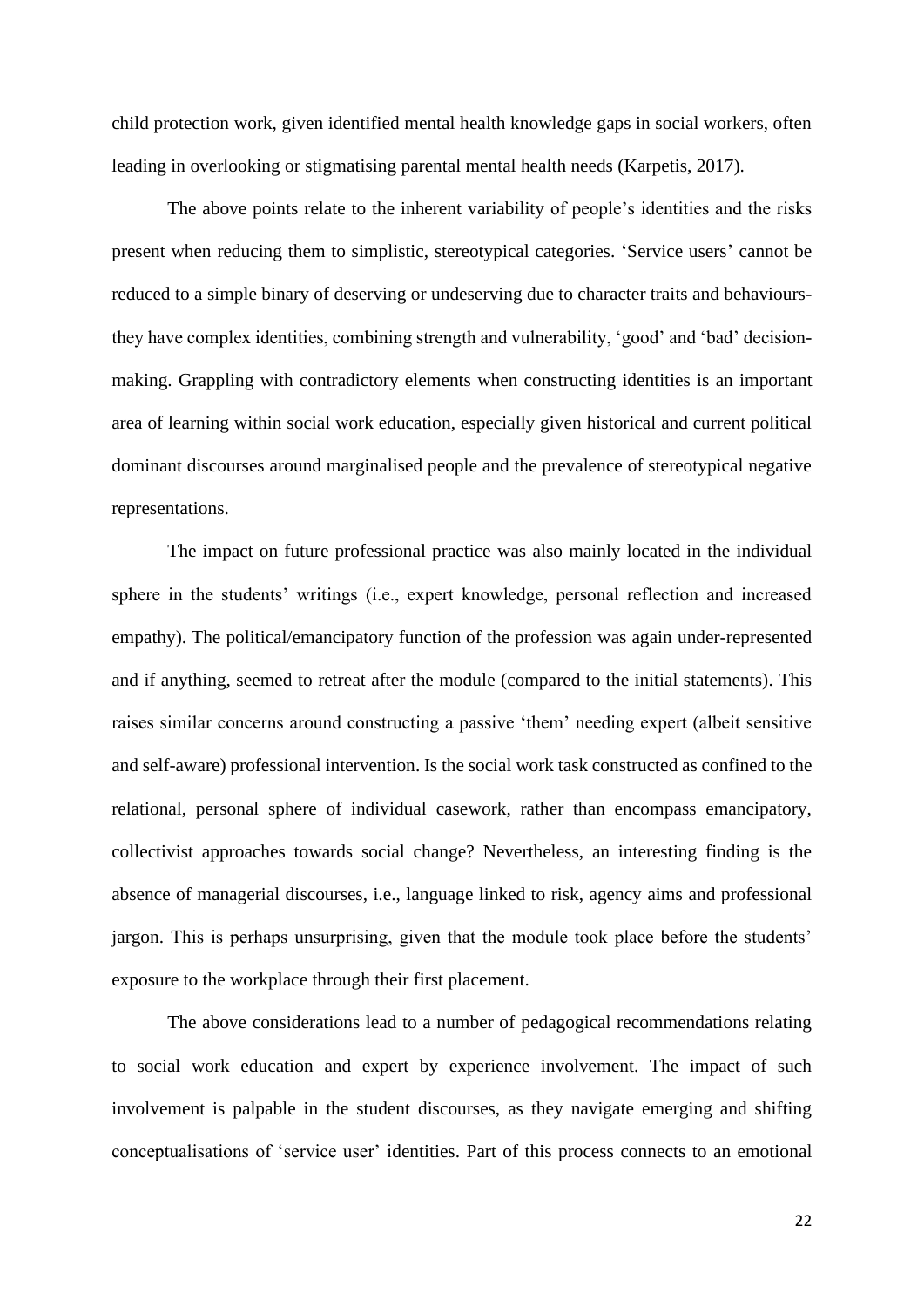response: students can be moved by the narratives, as well as feel challenged regarding their own values. This emotional impact and personal resonance is one to acknowledge as educators, not only in relation to the 'final product', i.e., in promoting critical, deep learning, but also as part of the educational process: there is a need for pre- and post-session reflective spaces for the students to explore and process the emotional impact of such narratives. Nevertheless, this needs to be approached sensitively and with the agency of individuals at the core of such pedagogy, to avoid a voyeuristic gaze and exploitation of the personal story (Sapouna, 2020). Moreover, social work educators need to remain aware of the variety of students' personal values, background experiences and multiple identities. Safe spaces to explore preconceptions, biases, even what could be labelled as oppressive attitudes need to be promoted. This is particularly important, as sometimes as educators we run the risk of promoting a strict, narrowly defined professional discourse, characterised by 'correct' and 'incorrect' beliefs and attitudes (as some of the essays seem to point to).

Furthermore, the dominance of individualistic discourses needs to be balanced against or indeed challenged by an exploration of emancipatory/collectivist dimensions of the social work task. Service user involvement is an inherently political activity, challenging power orthodoxies in higher education. The broadening of the educational role of those with lived experience to encompass more strategic, planning and decision-making roles can help to further move constructions of identities from individualistic/passive to emancipatory, empowered agents of change. To achieve this, it is important to make discursive formulations of 'service user' identities visible and promote a deeper understanding of the effects of educational input by those with lived experience.

#### **Limitations**

There are limitations as to the generalisability of the findings given the small sample; nevertheless, given the epistemological and ontological concerns of discursive psychology, the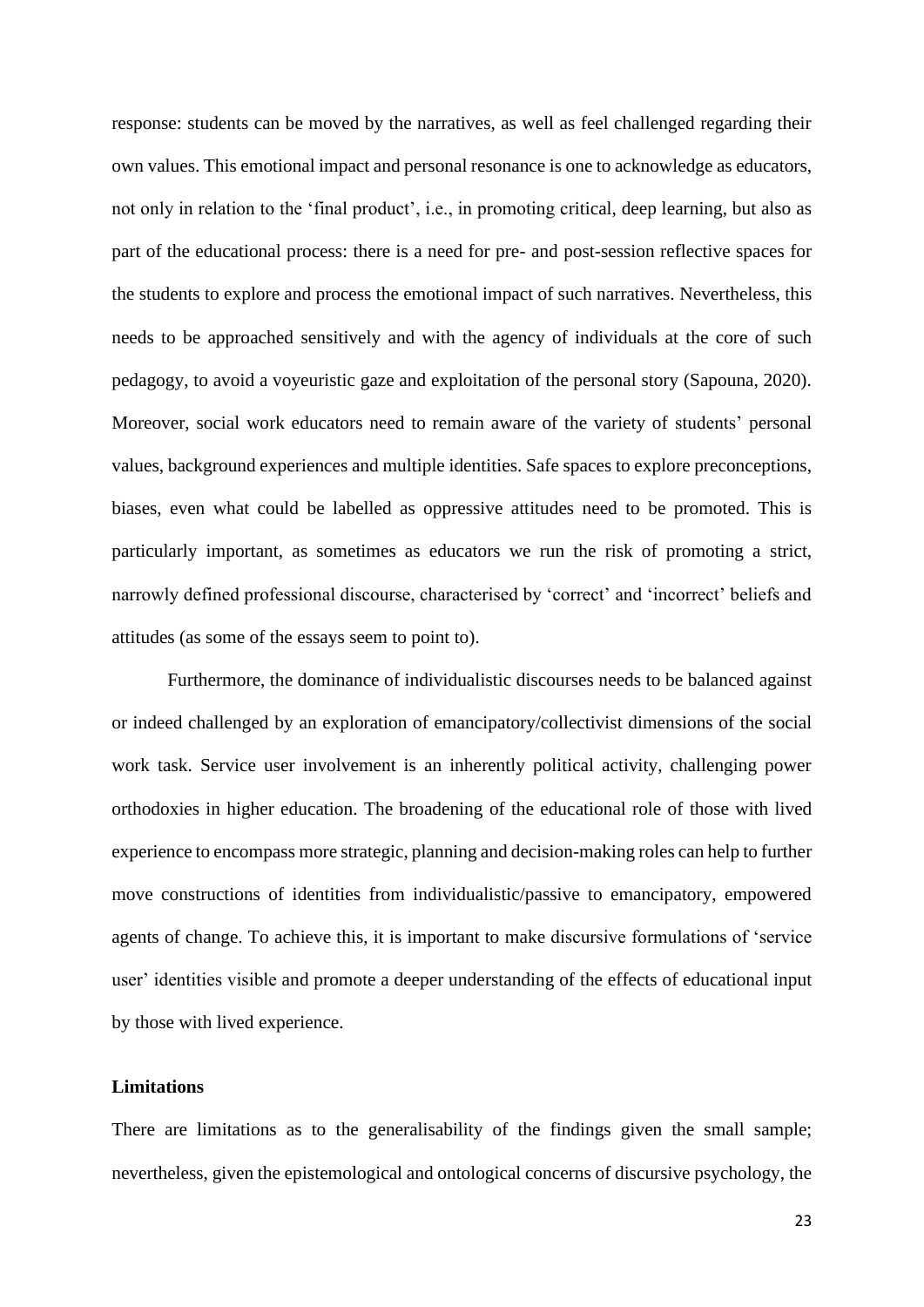main focus is not with an 'accurate' representation of reality, but more an examination of discursive practices constructing identities and relations (Masocha, 2015). 'Carer' identities are not fully addressed, even though these come through via the data presented. It was beyond the scope of this research study to address both, however there is recognition of the need for further research addressing 'carer' identity construction. Due to its discursive positioning, the research does not provide quantifiable evidence of student attitude change- however, a repeatmeasures future study could complement current findings. What the research is also not addressing is the shift in student discursive practices during and after their practice placement experiences. This is fertile ground for further research.

#### **Conclusion**

An engagement with discursive practices producing 'service user' identities can provide direction to social work educators and experts by experience when co-producing classroom activities. A critical engagement with the functions and oppressive potential of professional discourses is needed, both in social work pedagogy as well as research in order to recentre emancipatory approaches and create social work students/future professionals who are critically aware of power and ready to challenge negative and oppressive identities.

#### **Acknowledgements**

The author would like to thank the students who agreed to take part in this study and share their reflections and insights and the Experts by Experience group members who so generously contributed to the module. Thanks also go to Professor Alisoun Milne, Dr Rasa Mikelyte, Dr Jo Warner, Dr Alexandra Polyzou for their constructive feedback on drafts of this paper. Finally, thank you to the anonymous reviewers whose feedback greatly improved the final paper.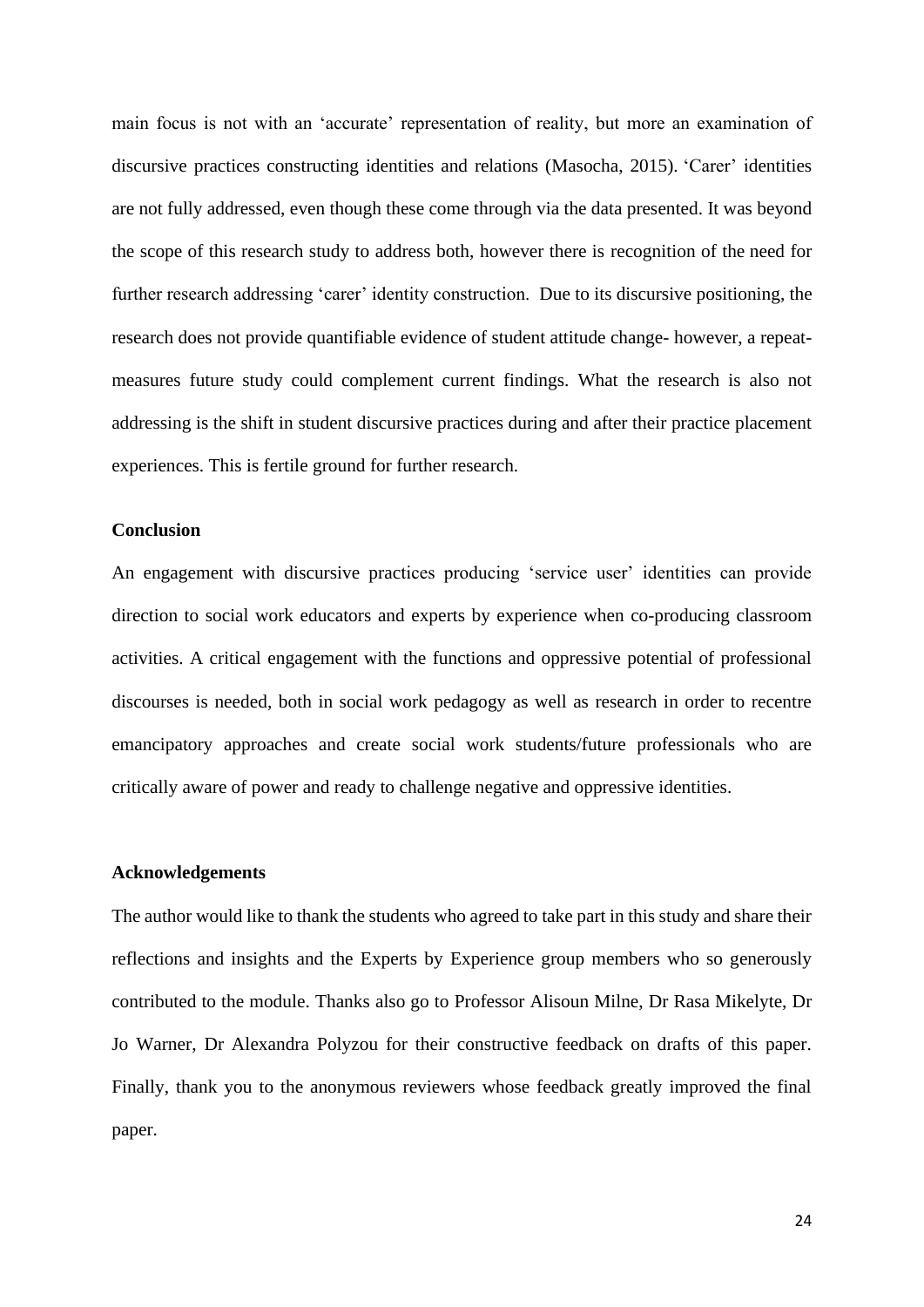#### **Funding**

This research received no specific grant from any funding agency in the public, commercial, or not-for-profit sectors.

#### **Declaration of conflicting interests**

None

#### **References**

Albertin P, Cubbells J and Iñiguez L (2011) The social constructions of drug users in professional interventions. *Journal of Social Work Practice* 25(2): 217–232.

Askheim OP, Beresford P and Heule C (2017) Mend the gap: strategies for user involvement in social work education. *Social Work Education*, 36(2): 128-140.

Baldwin M and Sadd J (2006) 'Allies with attitude! Service users, academics and social service agency staff learning how to share power in running social work education courses'. *Social Work Education*, 25(4): 348–359.

Benwell B and Stokoe E (2006) *Discourse and Identity*. Edinburgh: Edinburgh University Press.

Beresford P (2005) 'Service user': regressive or liberatory terminology? *Disability & Society* 20(4): 469-477.

Beresford P (2012) The Theory and Philosophy Behind User Involvement. In Beresford P and Carr S (eds) *Social Care, Service Users and User Involvement*. London: Jessica Kingsley Publishers, pp. 21-36.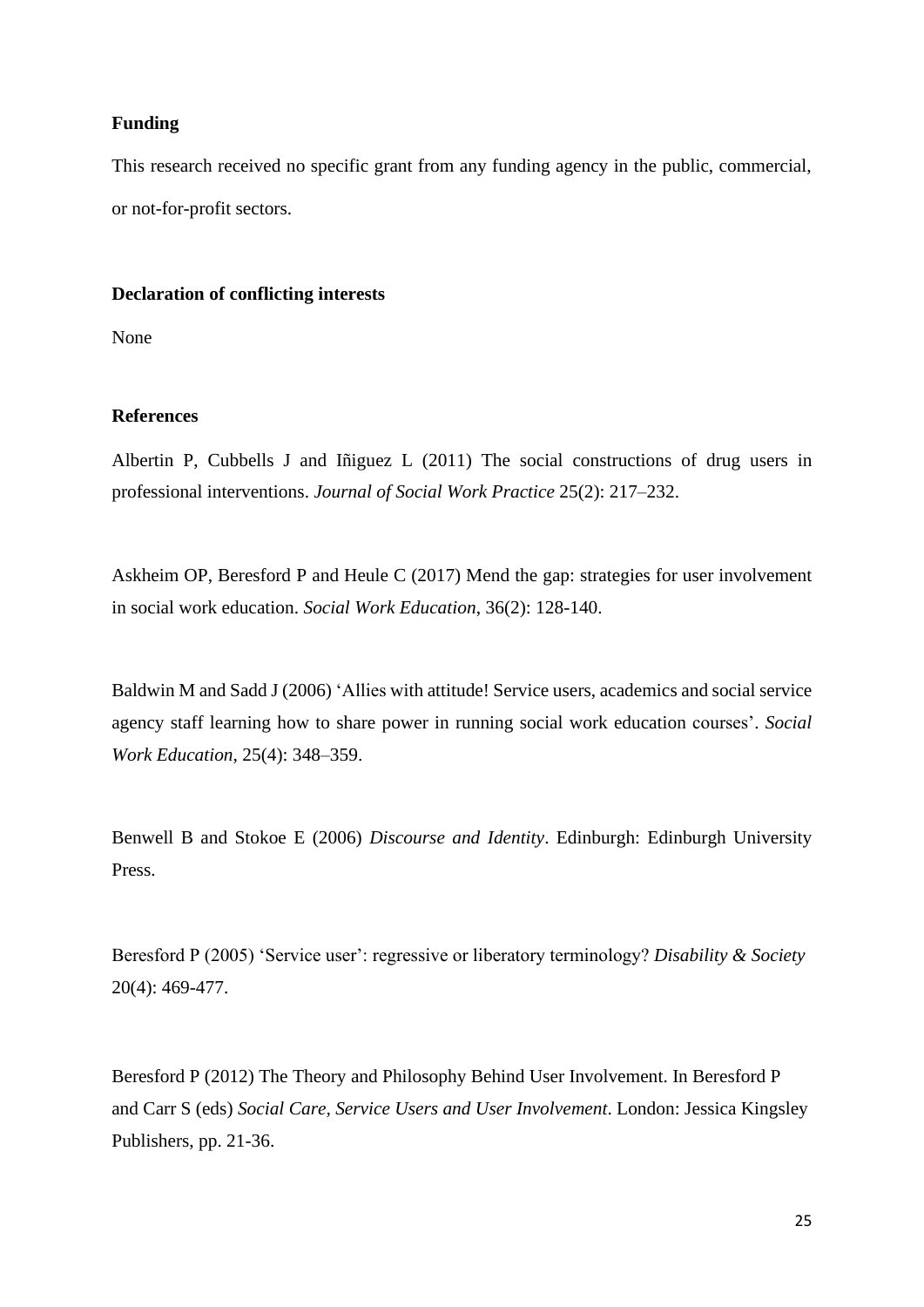Beresford P (2014) Social Work Education leads the way on involving service users, *The Guardian,* 3 June [Online] Accessed 09/09/2021.

Beresford P and Boxall K (2012) Service Users, Social Work Education and Knowledge for Social Work Practice. *Social Work Education* 31(2): 155-167.

British Association of Social Workers (2021). Professional Capabilities Framework. [Online]Retrieved https://www.basw.co.uk/pcf/ (September 13th, 2021).

Cabiati E and Ranieri ML (2016) Learning from service users' involvement: a research about changing stigmatizing attitudes in social work students. *Social Work Education* 35(8): 982- 996.

Cedersund E (2013) Categories of otherness: on the use of discursive positioning and stories in social work research. *Nordic Social Work Research* 3(2): 130–138.

Dominelli L (2009) Anti-oppressive practice: the challenges of the twenty-first century. In Adams R, Dominelli L and Payne M (eds) *Social Work: Themes, Issues and Critical Debates*. 3<sup>rd</sup> edition. Basingstoke: Palgrave Macmillan, pp. 50-52.

Driessens K, McLaughlin H and van Doorn L (2016) The Meaningful Involvement of Service Users in Social Work Education: Examples from Belgium and The Netherlands. *Social Work Education* 35(7): 739-751.

Duffy F (2017) A Social Work Perspective on How Ageist Language, Discourses and Understandings Negatively Frame Older People and Why Taking a Critical Social Work Stance Is Essential. *British Journal of Social Work* 47(7): 2068-2085.

Edley N (2001) Analysing Masculinity: Interpretative repertoires, ideological dilemmas and subject positioning. In Wetherell M, Taylor S and Yates SJ (eds) *Discourse as Data: A guide for analysis*. London: Sage, pp. 189-228.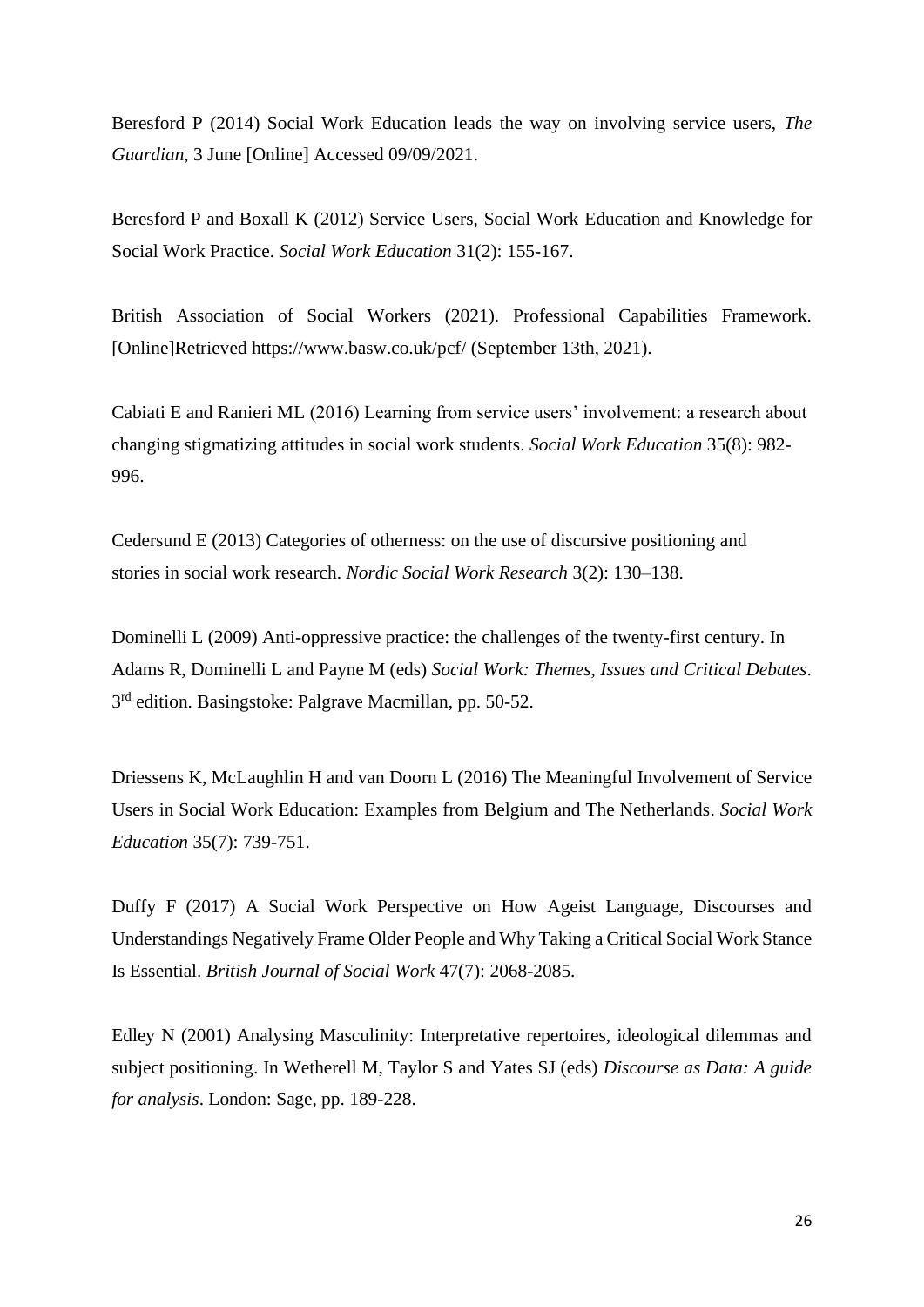Eriksson E (2015) To tell the right story: Functions of the personal user narrative in service user involvement. *Journal of Comparative Social Work* 8(2): 1-32.

Fenton J (2014) Can social work education meet the neoliberal challenge head on? *Critical and Radical Social Work* 2(3): 321-355.

Fook J (2016) Social Work: A Critical Approach to practice. 3<sup>rd</sup> edition. London: Sage.

Foucault M (2013) [1983]*. Afterword:* The Subject and Power. *In* Dreyfus H *and* Rabinow P (eds.) *Michel Foucault: Beyond structuralism and hermeneutics, New York: Routledge, pp.*  208-226.

Fox, J (2016) Being a service user and a social work academic: balancing expert identities. *Social Work Education, 35(8): 960-969.* 

Fox J *(2020)* Perspectives of experts-by-experience: an exploration of lived experience involvement in social work education *Social Work Education* Epub ahead of print, 4 th December 2020 DOI: 10.1080/02615479.2020.1861244

Gregory M and Holloway M (2005) Language and the Shaping of Social Work. *British Journal of Social Work.* 35(1): 37-53.

Gunnarsson BL, Linnell P and Nordberg B (1997) Introduction in Gunnarsson B, Linnell P and Nordberg B (eds.) *The Construction of Professional Discourse*. London and New Work: Longman, pp. 1-12.

Gutman C and Ramon S (2016) Lessons from a comparative study of user involvement. *Social Work Education* 35(8): 878-891.

Hall C, Jokinen A and Suoninen E (2003) Legitimating the rejecting of your child in a social work meeting. In Hall C, Juhila K, Parton N and Pösö T (eds.) *Constructing Clienthood in Social Work and Human Services*. London: Jessica Kingsley Publishers, pp. 27-43.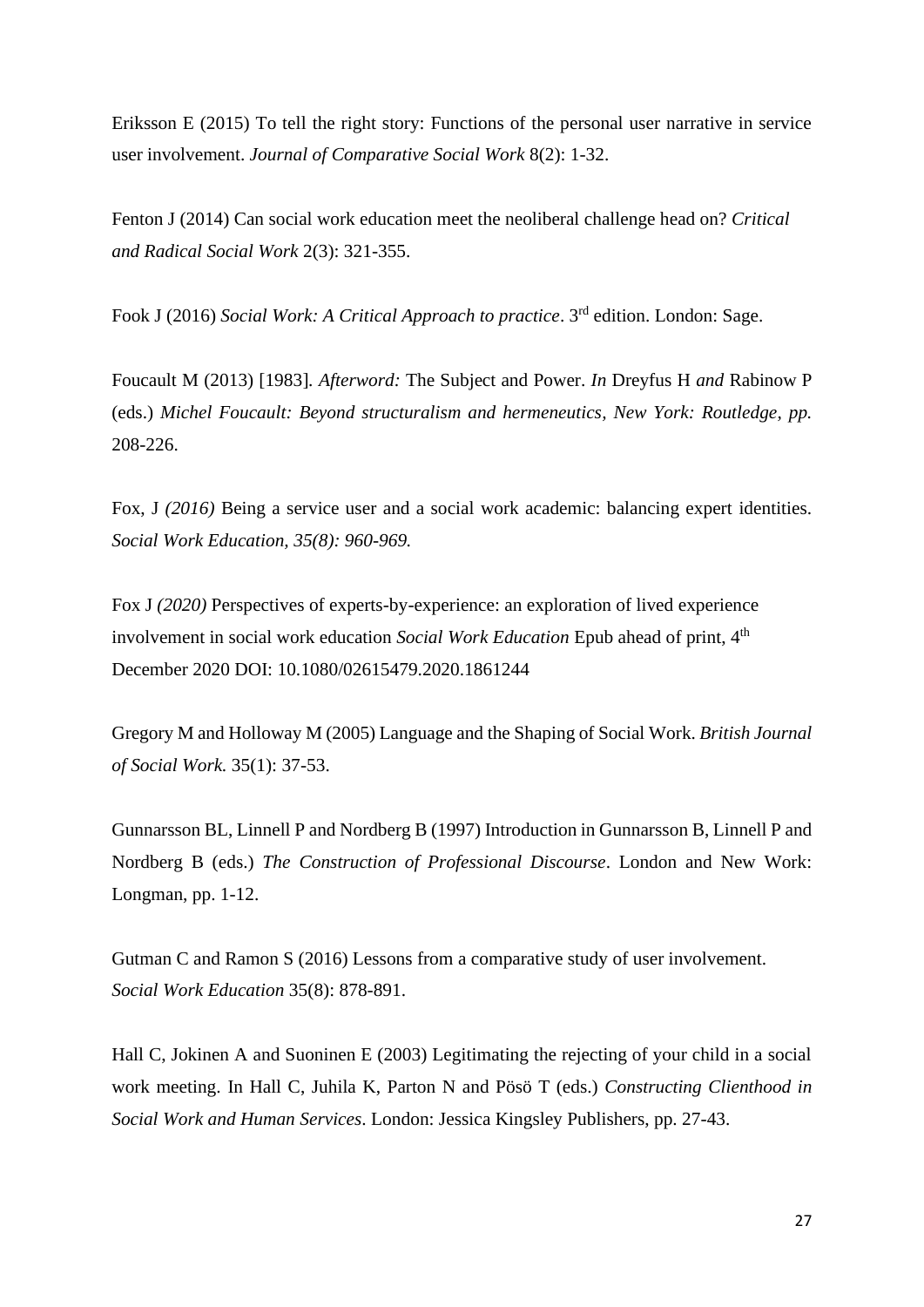Hughes M (2017) What difference does it make? Findings of an impact study of service user and carer involvement on social work students' subsequent practice. *Social Work Education* 36(2): 203-216.

Juhila K (2003) Creating a 'Bad' Client: Disalignment of Institutional Identities in Social Work interaction. In Hall C, Juhila K, Parton N and Pösö T (eds.) *Constructing Clienthood in Social Work and Human Services*. London: Jessica Kingsley Publishers, pp. 62-79.

Juhila K (2009) From Care to Fellowship and Back: Interpretative Repertoires Used by the Social Welfare Workers when Describing their Relationship with Homeless Women. *British Journal of Social Work* 39(1): 128-143.

Juhila K and Abrams LS (2011) Special Issue Editorial: Constructing Identities in Social Work Settings. *Qualitative Social Work,* 10(3): 277-292.

Juhila K, Pösö T, Hall C and Parton N (2003) Introduction: Beyond a Universal Client. In Hall, C, Juhila K, Parton N and Pösö T (eds.) *Constructing Clienthood in Social Work and Human Services*. London: Jessica Kingsley Publishers, pp. 11-24.

Karpetis G (2017) Mental Health Knowledge gaps in the child protection work with parents: a narrative review of the social work literature. *Journal of Social Work Practice* 31(3): 353– 368.

Kotera Y, Green P and Sheffield D (2019) Mental Health Attitudes, Self-Criticism, Compassion and Role Identity among UK Social Work Students. *The British Journal of Social Work*, 49(2): 351–370.

Krippendorf K (1980) *Content analysis: An introduction to its methodology.* Beverly Hills, CA: Sage Publications.

Levin I (2009) Discourses within and about social work. *Journal of Comparative Social Work*, 4(1): 5-22.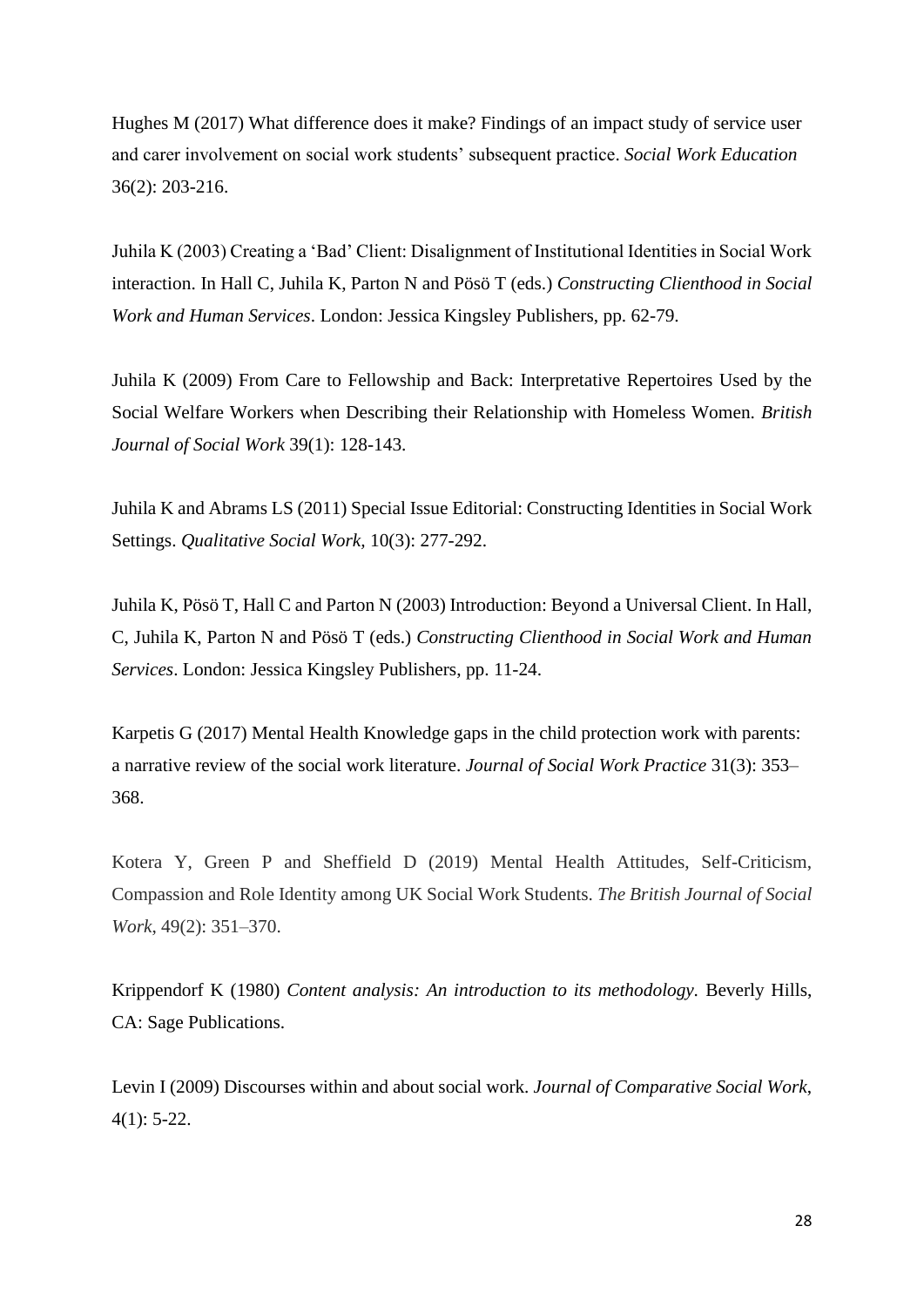McLaughlin H (2020) Who are the service users? Language, Neo-liberalism and Social Constructions. In McLoughlin H, Beresford P, Cameron C, Casey H and Duffy J (eds) *The Routledge Handbook of Service User Involvement in Human Services Research and Education*. London: Routledge. Accessed 10 Sep 2021, Routledge Handbooks Online.

Mackay T and Zufferey C (2015) 'A Who doing a What?': Identity, practice and Social Work Education. *Journal of Social Work*, 15(6): 644-661.

Masocha S (2015) Construction of the 'other' in social workers' discourses of asylum seekers. *Journal of Social Work* 15(6): 569-585.

Miller DM (2011) Being Called to Account Understanding Adolescents' Narrative Identity Construction in Institutional Contexts. *Qualitative Social Work* 10(3): 311–328.

Morley C, Macfarlane S and Ablett P (2014) The neoliberal colonisation of social work education: A critical analysis and practices for resistance. *Advances in Social Work and Welfare Education* 19(2): 25-40.

Newcomb M, Burton J and Edwards N (2017) Service User or Service Provider? How social work and human services students integrate dual identities. *Social Work Education* 36(6): 678- 689.

Payne M (2005) *Modern Social Work Theory*. 3rd edition. Basingstoke: Palgrave Macmillan.

Payne M (2014) *Modern Social Work Theory*. 4<sup>th</sup> edition. Basingstoke: Palgrave Macmillan.

Potter J and Wetherell M (1987) *Discourse and Social psychology: beyond attitudes and behaviour*. London, Sage.

Rodger JJ (1991) Discourse Analysis and Social Relationships in Social Work. *British Journal of Social Work* 21(1): 63-79.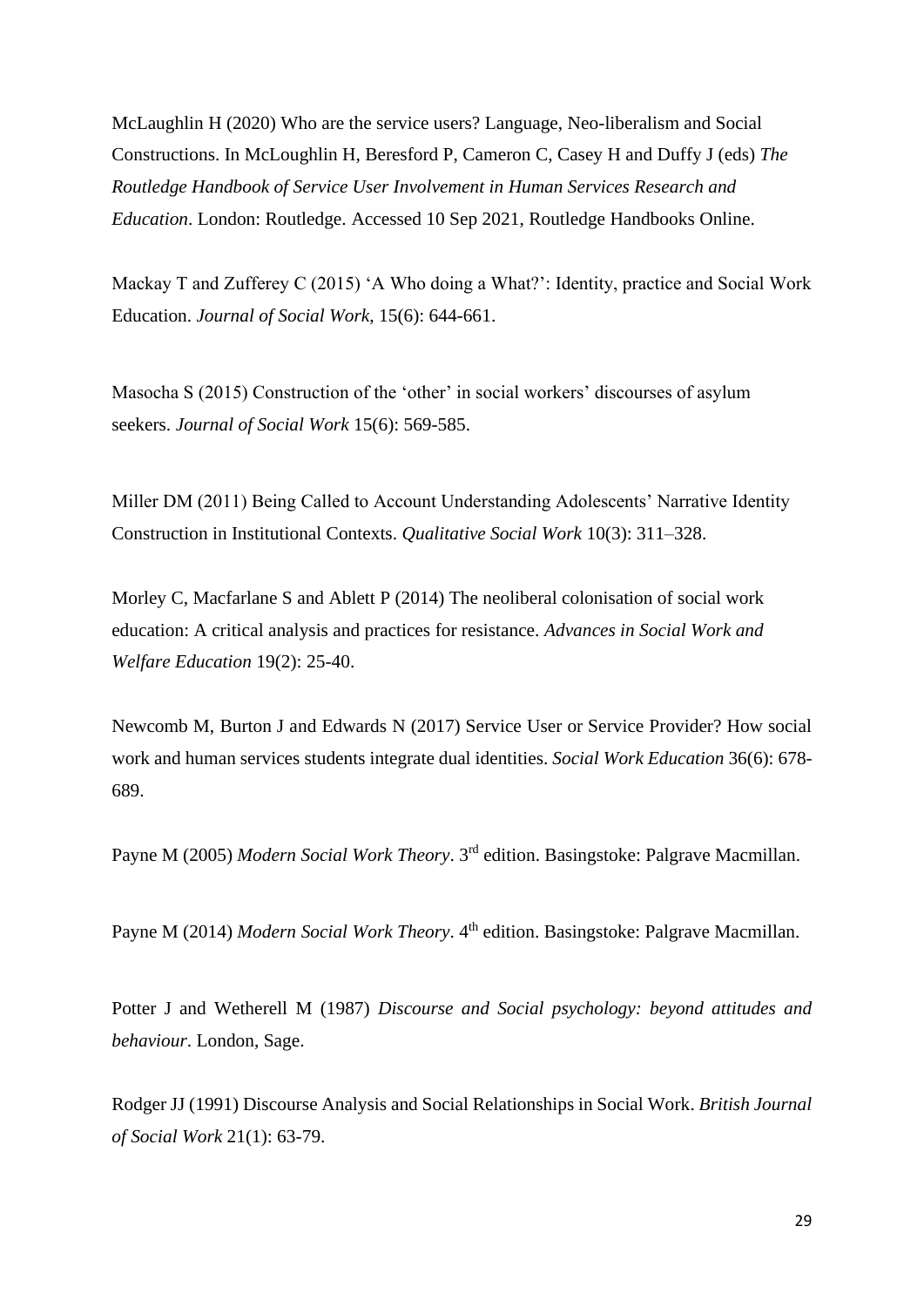Roscoe K (2014) *Social work discourses: An exploratory study*. PhD Thesis. University of Chester, UK.

Sadd J (2011) 'We are More than Our story': Service User and Carer Participation in Social Work Education, SCIE Report 42, London: Social Care Institute for Excellence.

Sapouna L (2020) Service-user narratives in social work education; Co-production or cooption? *Social Work Education* 40(4): 505-521.

Schrewe B, Bates J, Pratt D, Ruitenberg CW and McKellin WH (2017) The Big D(eal): professional identity through discursive constructions of 'patient'. *Medical Education* 51(6): 656–668.

Scourfield P (2007) Social Care and the Modern Citizen: Client, Consumer, Service User, Manager and Entrepreneur. *British Journal of Social Work* 37(1): 107-122.

Shaping Our Lives. (2021). *Definitions and Meanings*. Retrieved 9<sup>th</sup> September from <https://www.shapingourlives.org.uk/about/about-sol/definitions>

Silverman D. (2006). *Interpreting Qualitative Data* (3<sup>rd</sup> ed). London: Sage.

Skoura-Kirk E, Backhouse B, Bennison G, Cecil B, Keeler J, Talbot D and Watch L (2013). Mark my words! Service user and carer involvement in social work academic assessment. Social Work Education, 32(5): 560–575.

Slembrouck S and Hall C (2003) Caring but not coping: Fashioning a legitimate parent identity, in Hall C, Juhila K, Parton N and Pösö T (eds) *Constructing Clienthood in Social Work and Human Services*. London: Jessica Kingsley Publishers, pp. 44-61.

Social Work England (2021) a Education and Training Standards. [Online] Retrieved https://www.socialworkenglan d.org.uk/standards/education-and-training-standards (April 26th 2022)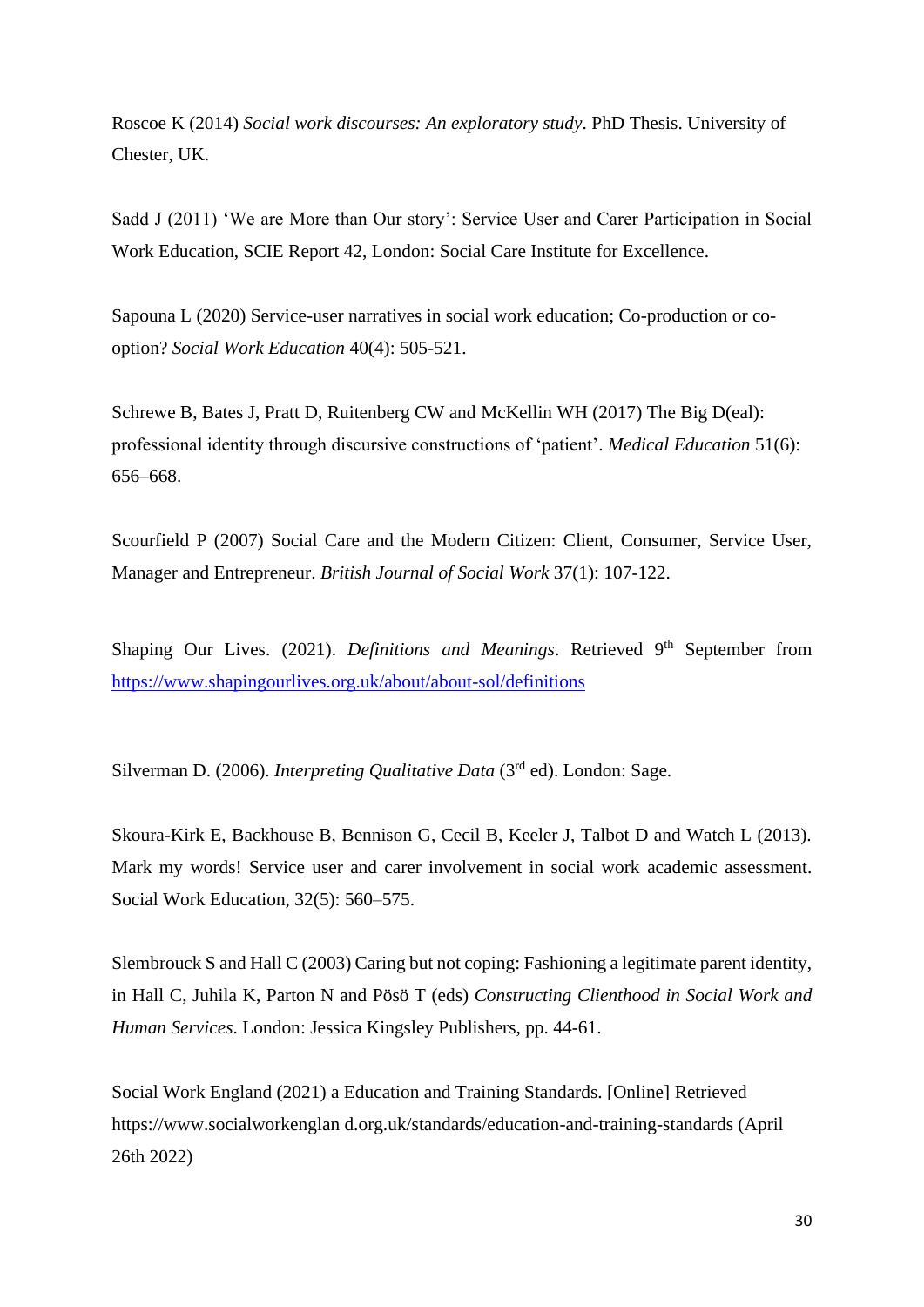Social Work England (2021)b Professional Standards. [Online] Retrieved https://www.socialworkengland.org.uk/standards/professional-standards/ Professional standards (April 26th 2022)).

Solberg J (2011) Activation Encounters: Dilemmas of Accountability in Constructing Clients as 'Knowledgeable' *Qualitative Social Work* 10(3): 381–398.

Tanner D, Littlechild R, Duffy J and Hayes D (2017) 'Making it real': Evaluating the impact of service user and carer involvement in social work education. *British Journal of Social Work*  47(2): 467-486.

van Nijnatten C and Hofstede G (2003) Parental Identity under construction: discourse and conversation analysis of a family supervision order, in Hall C, Juhila K, Parton N and Pösö T (eds) *Constructing Clienthood in Social Work and Human Services*. London: Jessica Kingsley Publishers, pp. 96-111.

Virokannas E (2011) Identity Categorization of Motherhood in the Context of Drug Abuse and Child Welfare Services. *Qualitative Social Work* 10(3): 329-345.

Voronka J and Grant J (2021) Service user storytelling in social work education: goals, constraints, strategies, and risks. *Social Work Education* Epub ahead of print, 31<sup>st</sup> March 2021. DOI: 10.1080/02615479.2021.1908251

Warren J (2007) *Service User and Carer Participation in Social Work*. Exeter: Learning Matters.

Wetherell M (1998) Positioning and interpretative repertoires: Conversation analysis and poststructuralism in dialogue. *Discourse and Society* 9(3):387–412.

Wetherell M (2015) Discursive psychology: Key tenets, some splits and two examples. In Parker I (Ed.) *Handbook of Critical Psychology*. London: Routledge, pp. 315–324.

Wheeler J (2017) Shaping Identity? The professional socialisation of social work students. In Webb SA (Ed.) *Professional Identity and Social Work.* Oxon, Routledge, pp. 183-196.